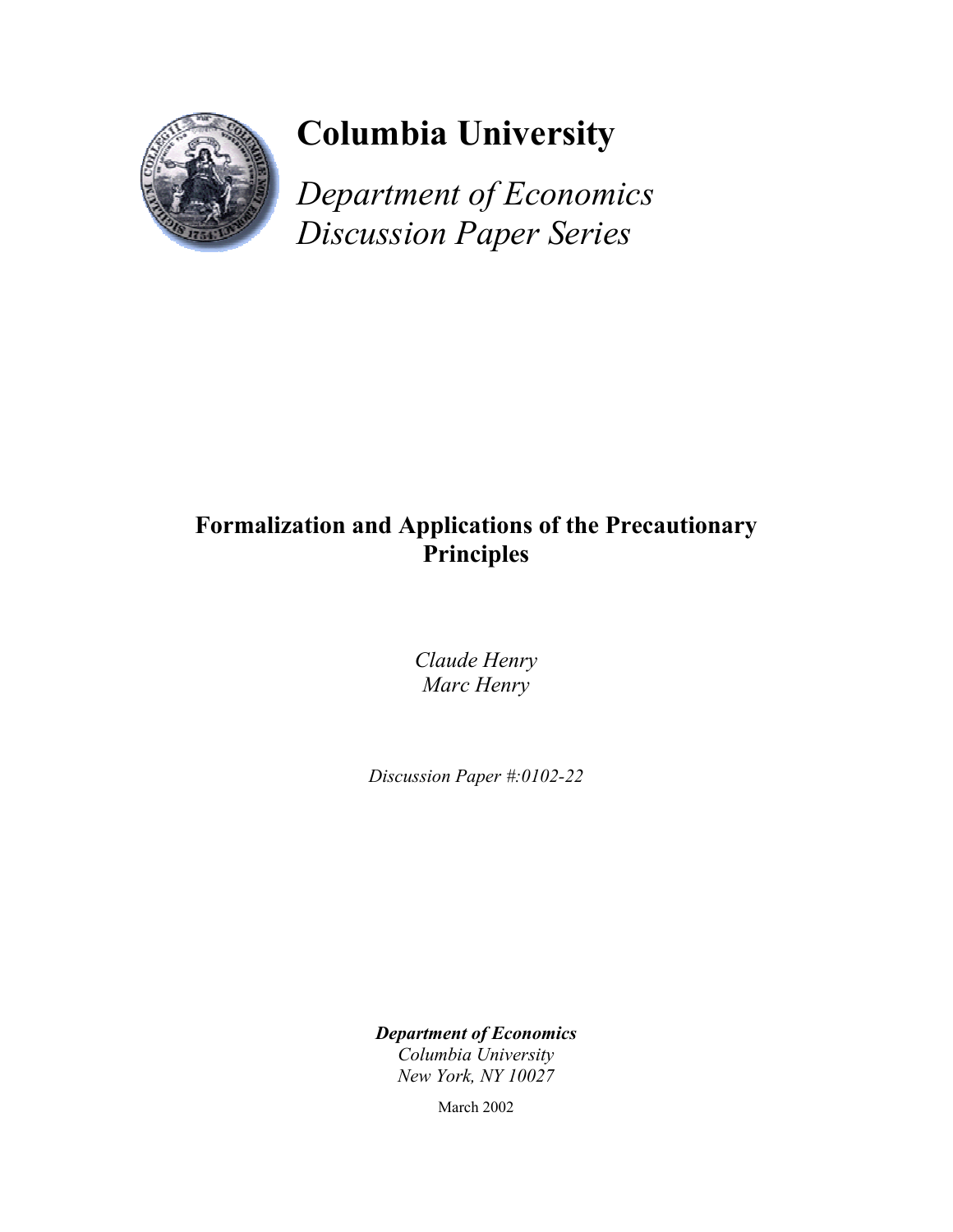Columbia University Department of Economics Discussion Paper No. 0102-22 Formalization and Applications of the Precautionary Principles Claude  $Henry<sup>1</sup>$ Marc Henry March 2002

### **Abstract**:

### February 2002

A formalization of the Precautionary Principle is given here: We formalize scientific knowledge on the likelihood of events in the state space and the concepts of scientifically unambiguous events and acts. We give a definition of a non-precautionary social planner as a Savage Expected Utility maximizer who evaluates acts relative to a baseline, called "business as usual," and who disregards scientifically ambiguous acts, and we show that, for a wide class of preferences for the representative agent, non-precautionary decision making is sub-optimal. A discussion of this formalization is given in the context of national and international debates on Precaution, in the fields of Climate Change, of WTO arbitrages, and of the safety regulations of chemical products.

Keywords: Ambiguity, objectively unambiguous events, precaution.

JEL Classification: D81, K32

 $\overline{a}$ 

<sup>&</sup>lt;sup>1</sup> Claude Henry is at the Labotatoire d'Econometrie, Ecole polytechnique, 1 rue Descartes, 7505 Paris. Marc Henry is at IRES, Universite Catholique de Louvain, Louvain-la-Neuve, Belgique and Department of Economics, Columbia University, 420 W 118<sup>th</sup> Street, New York, NY 10027, USA (email: marc.henry@columbia.edu).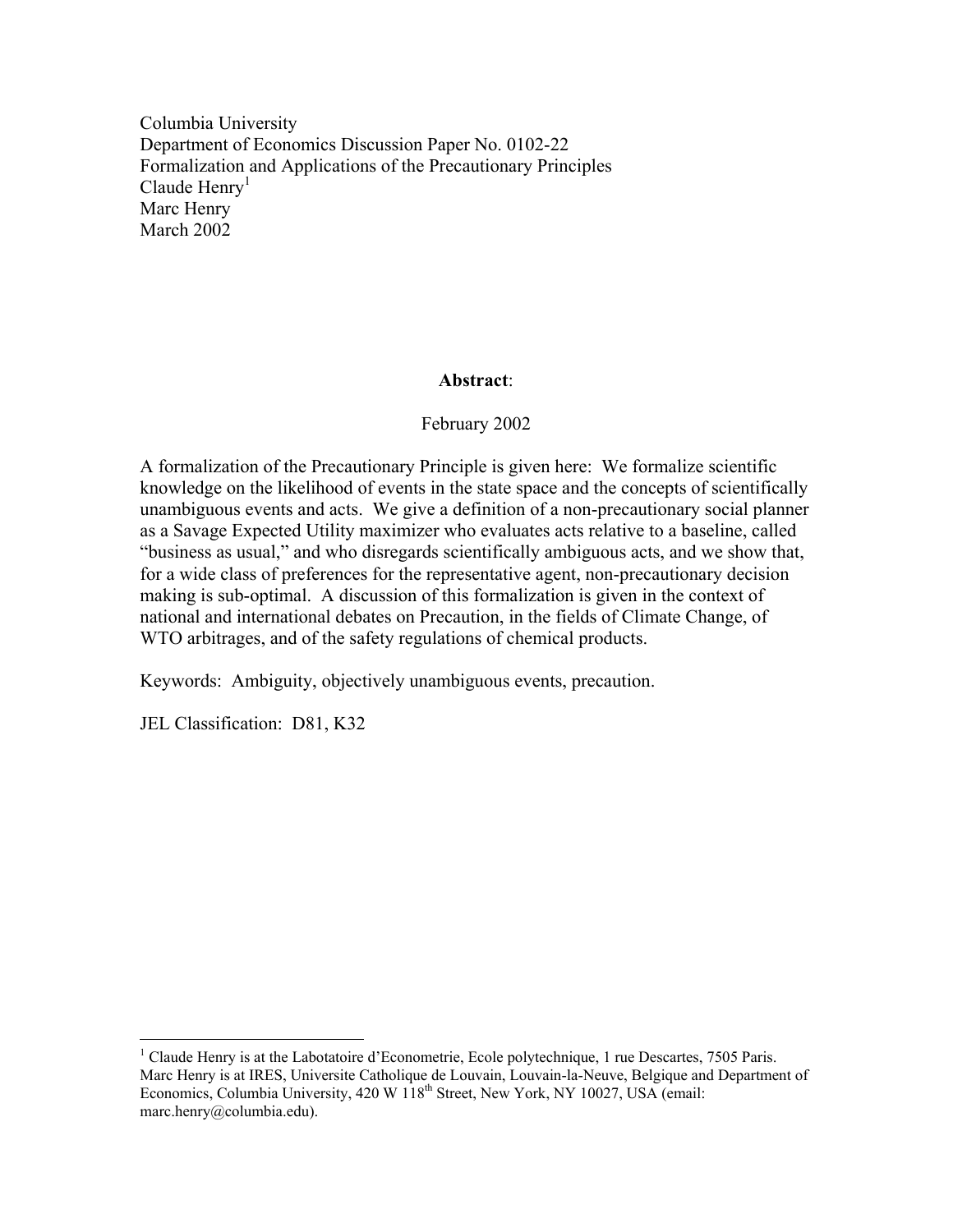#### 1 1 Introduction

The origins of the Precautionary Principle can be traced back to the German Vorsorgeprinzip introducing a distinction between human activity with "dangers" of catastrophic consequences (nuclear apocalypse was then high on the list) and which must be prevented at all costs (Gefahrenvorsorge) and human activity with potentially harmful consequences (Risikovorsorge), in which case preventive measures should be investigated and taken in case of sufficiently high risk of sufficient harm.

This principle implied a reversal of the burden of proof from the proponents of the hypothesis of a causal link between a particular activity and harmful effects, to the promoters of the said activity (from the Cassandras to the Agamemnons as it were).

Some hold the extreme view that this reversal of the burden of proof must be taken to mean that before engaging in (or indeed maintaining) an economic activity, proof must be supplied of its harmlessness. At the level of political decision making, such a view rests on an ill dened set of possible acts (in the case of Climate Change, for instance, the decision not to invest in renewable energy sources is an act which does not correspond to an economic activity as intended above) and is excessive in requesting a full reversal of the burden of proof. However, the (concept of) reversal of the burden of proof was clearly at the heart of that prevention principle through the relation between scientific knowledge and investment.

The formulations evolved in the international arena through a series of conferences on the protection of the North Sea At Bremen (1984) it was concluded that "damage to the environment can be irreversible, or remediable only at a considerable cost and over long periods of time, and that, therefore, coastal states and the EEC must not wait for proof of harmful effect for taking action." At the second conference in London (1987), the term `precautionary approach' appeared as a decision approach that may require action to control inputs of the "most harmful substances  $(...)$  even before a causal link has been established by absolutely clear scientific evidence." By 1990 at the Hague, this same approach was referred to as the "Precautionary Principle."

Its main avatar appeared in the 1992 United Nations Conference on Environment and Development held in Rio de Janeiro, where a central topic was the potential causal link between the burning of fossil fuels and the "greenhouse"

Principle 15 of the Rio Declaration issued at that conference is a compromise between the Hague formulation of the precautionary principle and the US view that the lack of clear scientic evidence for a causal relationship between human behaviour and the greenhouse effect meant that taking expensive measures was not acceptable. As a result, there is no question of \principle," but of mere "approach," and the scope of the declaration is limited to damage which is either serious or irreversible and the measures are to be  $\cos$ t-effective .  $\,$ 

<sup>&</sup>lt;sup>2</sup>Principle 15 of the Rio Declaration: "In order to protect the environment, the precautionary approach shall be widely applied by states according to their capabilities. Where there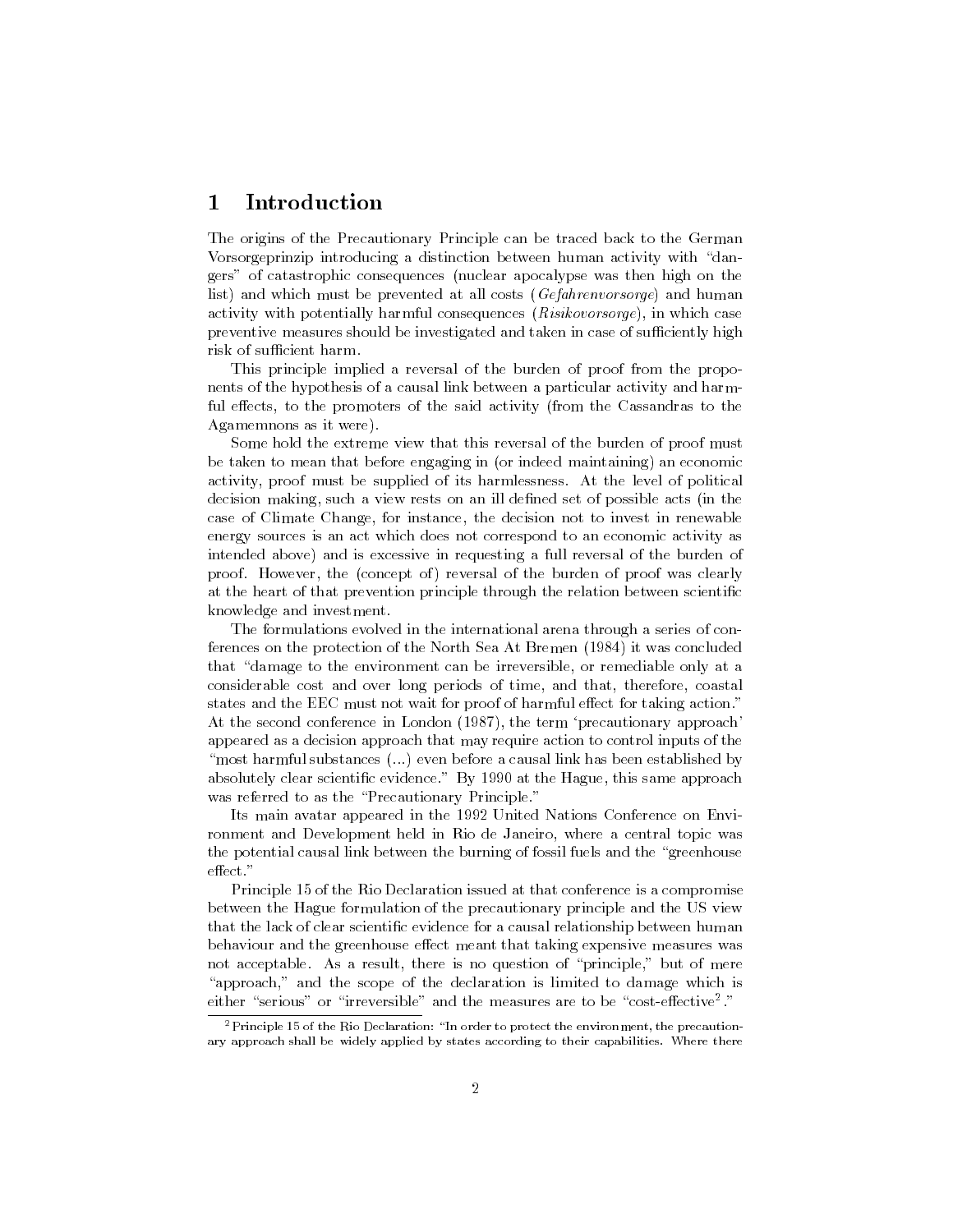Partly because of the insistence on cost-effectiveness of preventive measures and on the issue of irreversibility, the principle was given an interpretation, within a framework suited to the debate on Climate Change, by Gollier, Jullien, and Treich (2000), purely in terms of traditional cost-benefit analysis under risk, thereby avoiding reference to the Knightian distinction<sup>3</sup> between risk (where a single additive probability measure represents the likelihood of all relevant events on the state space) and uncertainty -or ambiguity, as we shall call it throughout- (in all other cases). Gollier, Jullien, and Treich (2000) identify a "precautionary effect," which, along with the "irreversibilibility effect" of Arrow and Fischer (1974) and Henry (1974), refers to a lower optimal level of investment (in activities that are harmful to the environment) when the decision maker anticipates a (partial) "resolution of uncertainty" concerning the costs and benefits of the investment.<sup>4</sup>

Both effects concern optimal behaviour under risk in the Savage Expected Utility framework and both rely crucially on a dynamic framework and the resolution of uncertainty (i.e. the conditioning on realized events or the outcome of exogenous experiments). Although it is clear, on the one hand, that the notion of irreversibility is tied to the dynamic framework, when defined as the contraction of the set of possible acts at a future period, precaution and the precautionary principle, on the other hand, can be given a formulation in a static framework without prejudging of its dynamic extensions.

Moreover, it appears that the crucial concept underlying the principle is not the "resolution of uncertainty" but "uncertainty" itself, clearly referred to in the historic formulations as a departure from "sufficient scientific knowledge" or "conclusive scientific evidence" and therefore inconsistent with a representation of beliefs as a single additive probability measure on the relevant events in the state space.

The precautionary principle is therefore tied to an assumption of epistemological indeterminacy, especially in Timothy O'Riordan's denition (in O'Riordan and Jordan (1995) for example) which we adopt here as a reference: "the principle of precaution in environmental management implies committing human activity to investments where the benefits of action cannot, at the time of expenditure, be justified by conclusive scientific evidence."

The notions of "cost-effectiveness" (Rio Declaration) and "justified expenditure" (O'Riordan Definition) can be taken to mean optimal in a Savage Expected Maximization framework, and we therefore formalize epistemological indeterminacy (situation in which "expenditure cannot be justified") as the lack of a class

are threats of serious or irreversible damage, lack of full scientific certainty shall not be used a reason for postponing cost-effective measures to prevent environmental degradation."

 $3A$  similar distinction appears in Knight (1921) and Keynes (1921).

 $4$ There may be a countervailing "wealth effect" due to the possibility of making more accurate decisions on the basis of better information. This effect was first recognized by Epstein (1980), and is evaluated with respect to the precautionary and irreversibility effects in Gollier, Jullien, and Treich (2000). On the relative magnitude of these effects, see Chichilnisky and Heal (1993) and Ulph and Ulph (1997). On irreversibility in the dynamics of investment, see also Pindyck (1991) and Dixit and Pindyck (1994). Godard (2001) discusses the relationship between the Precautionary Principle and the results in Gollier, Jullien, and Treich (2000).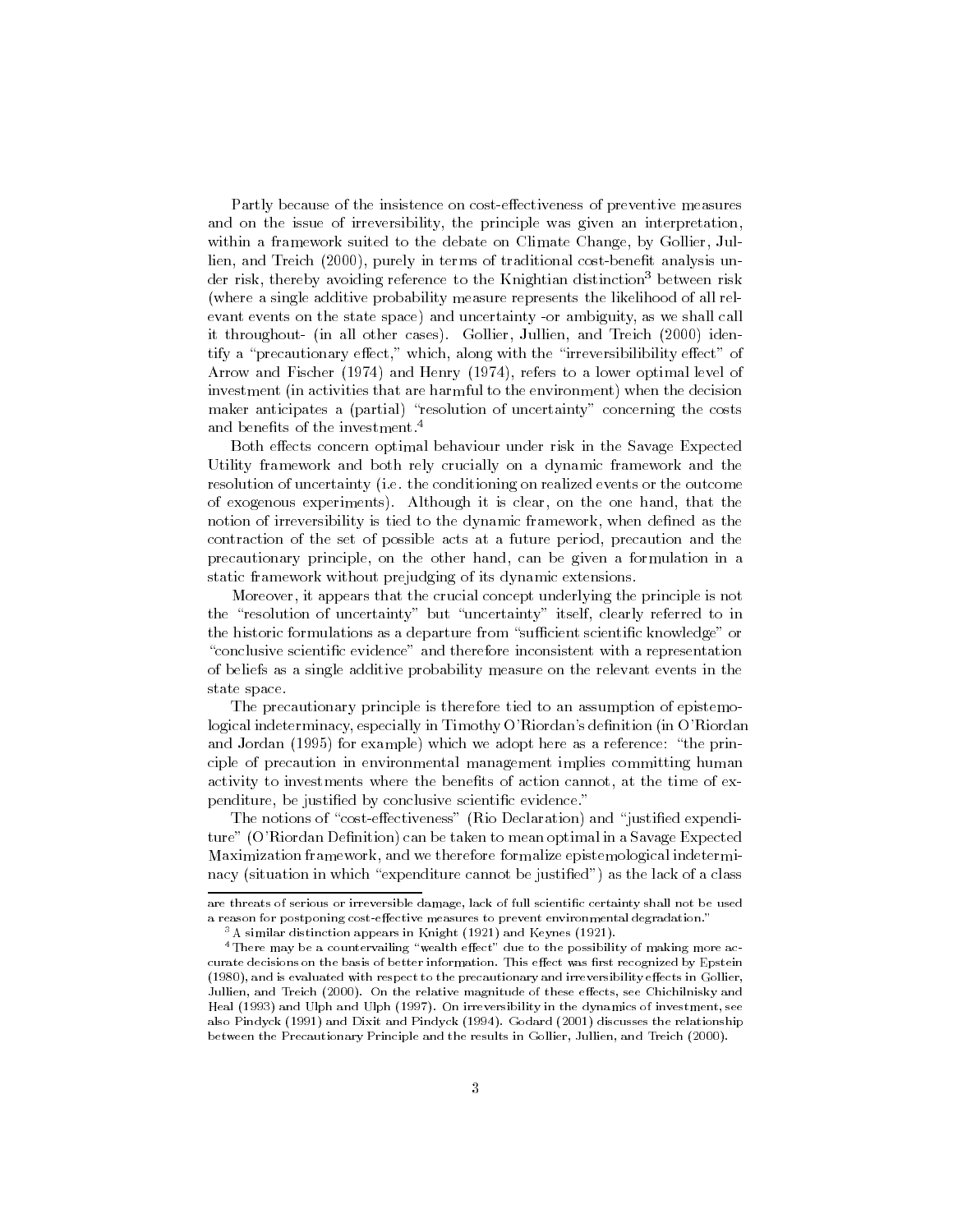of relevant events on the state space, together with a single additive probability measure on those events, which accurately summarize scientific knowledge\*. The

We place ourselves in the Savage decision framework where is the state space, or set of elementary events,  $\mathcal{H}$  is the space of consequences, and  $\Phi$  is a family of possible actions (Savage acts) which map into H. We are considering a social planner, with set of possible acts  $\Phi$ , who is maximizing the utility of a representative agent with preference relation over acts denoted by  $\leq$ , and we suppose that utility of outcomes and beliefs on the likelihood of events (subsets of ) are biseparable in the sense of Ghirardato and Marinacci (2001) (so that, in particular preferences are state independent). Outcome sensitivity is represented by a utility function on  $H$  and beliefs over the likelihood of events are represented by a set function on events. Savage expected utility provides such a separation, in which  $\leq$  is fully represented by the expectation of the utility of acts taken with respect to a single subjective probability measure over events.

Such a separation is a crucial assumption since we identify the agent's beliefs over the likelihood of events with the social planner's, the latter being derived from "scientific knowledge." Whether this implies perfect extraction of subjective beliefs of agents by the planner, or that agents are perfectly informed of objective scientic knowledge, or a combination of both, is irrelevant in the formalization of the decision making principle we attempt. However, in the context of environmental preservation, the objective interpretation is the more attractive one. One may think, say, of the conclusions of the IPCC 2001 Report<sup>6</sup> as summarized by the most class  $\mathbb{R}^n$  , we choose the class of subsets of subsets of  $\mathbb{R}^n$  , we call  $\mathbb{R}^n$ determined events") and of a set function operating on this class. Because most of the physical models used in the report's predictions are deterministic and the uncertainty is introduced through different calibrations of relevant parameters, there is no reason to assume that the ranges of likelihood between upper and lower probabilities are degenerate, i.e. that beliefs can be accurately described by an additive measure on events.

However, from the scientific information suitably summarized by a non additive set function, one can define a subclass of events  $A$  on which the set function characterizing likelihood is indeed additive. This subclass will be called the class of scientically unambiguous events (which may be empty), and acts which operate only on unambiguous events (i.e. are measurable with respect to  $A$ ) will be termed unambiguous acts.  $\Phi^{ua}$  will denote the subfamily of unambiguous acts which have a simple interpretation as the acts the consequences of which there is "sufficient scientific knowledge" to evaluate in a traditional cost-benefit analysis under risk: in other words, such that the restriction of  $\leq$  to  $\Phi$ <sup>ua</sup> can be realistically represented by Savage Expected Utility.

We see now that the formulations of the Precautionary Principle in international arenas yield a natural formalization of non-precautionary decision making

 $^{5}{\rm To}$  fix ideas, it is useful to take the philosophical stance that the system is ontologically determinate, meaning that all events occur according to a single -unknown- probability measure on the state space endowed with its power set.

 $6$ Any one of the series of three reports issued by the Intergovernmental Panel on Climate Change. Change.com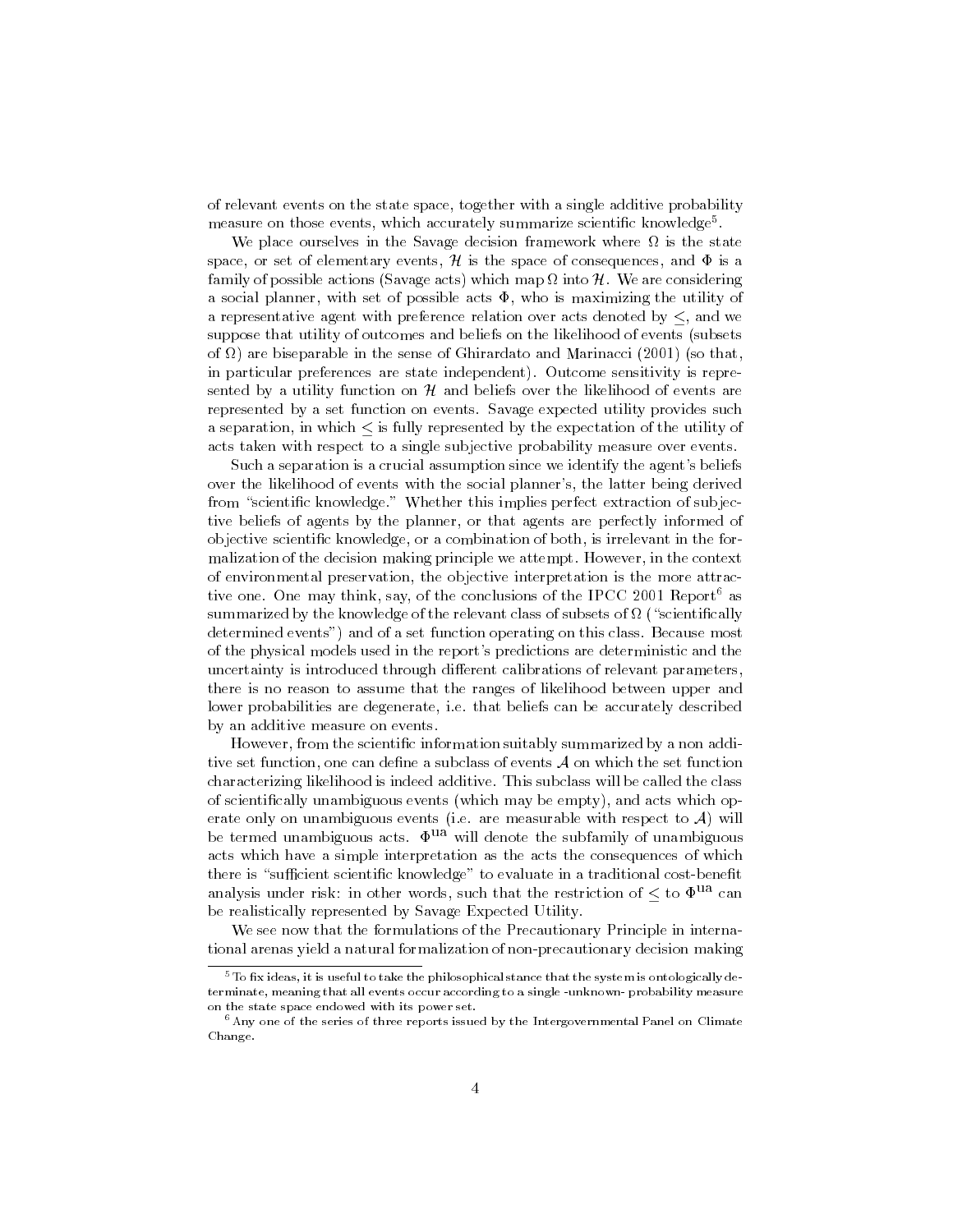in this framework, namely maximization of expected utility on the set of acts which are scientifically unambiguous according to our definition. A simple formulation of the Precautionary Principle then becomes: \in all decision settings, non-precautionary decision making is sub optimal."

The rest of the paper is organized as follows; the next section introduces the model of scientific knowledge on the state space and the definition of scientically unambiguous acts, and presents the main formalization of the Precautionary Principle as Theorem 1. Section 3 shows the equivalence between scientifically unambiguous acts as defined here and subjectively unambiguous acts as defined by Epstein and Zhang (2001) in a large class of state-independent preference relations for the representative agents. Section 4 discusses the formalization in the context of controversies on the Principle. Section 5 concludes.

### 2 Precautionary Principle  $\overline{2}$

We begin this section with an objective definition of scientific knowledge and its induced beliefs over the state space, general enough to avoid precluding a subjective interpretation of the latter. We model scientic knowledge over the state space as a family of onto mappings from a standard Borel set Y  $([0, 1]$  for instance), into .

scientistic methods in the first contract of the first contract of the first contract of the first contract of

This can be interpreted as the result of experimentation carried within the framework of a set of "scientific theories," and a special case of  $\mathcal F$  is the family of measurable selections of a random correspondence F : Y ! P( ) (see Castaldo and Marinacci (2001) for details). As in Amarante (2001), we define the induced representation of beliefs on the push-forward of the usual exterior measurement of the usual exterior measureme on  $r$  , denoted  $\mu$  : for each  $f$  in  $\mathcal{F},$  we define an induced set function  $\mu_f$  on all subsets of  $\Omega$  as

$$
\mu_f^*(A) = \mu^*(f^{-1}(A)), \quad \text{all } A \in \mathcal{P}(\Omega), \tag{1}
$$

and we call  $\Sigma_f$  the largest  $\sigma$ -algebra on which  $\mu_f$  is a probability measure, and mhally we denote by  $\varGamma_f$  the restriction of  $\mu_f$  to  $\varSigma_f$ . Therefore, for each  $f$ , we fdecrease in probability space (se) — ( ), ( ), and if we consider the measurable space space of  $\mathcal{L} = \{1, 1, 2, \cdots, n-1, 2, \cdots, n-1, 2, \cdots, n-1, 2, \cdots, n-1, 2, \cdots, n-1, 2, \cdots, n-1, 2, \cdots, n-1, 2, \cdots, n-1, 2, \cdots, n-1, 2, \cdots, n-1, 2, \cdots, n-1, 2, \cdots, n-1, 2, \cdots, n-1, 2, \cdots, n-1, 2, \cdots, n-1, 2, \cdots, n-1, 2, \cdots, n-1, 2, \cdots, n-1, 2, \cdots, n$ can be interpreted as a set of priors on the scientically determined class of relevant events. If F <sup>=</sup> f; g, we call the scientic knowledge <sup>F</sup> irrelevant to the state space.

Finally, we summarize the belief representation on with the denition of  $\mu_{\mathcal{F}}$  such that, for all  $A \in \mathcal{P}(M)$ ,

$$
\mu_{\mathcal{F}}^*(A) = \inf_{f \in \mathcal{F}} \mu_f^*(A). \tag{2}
$$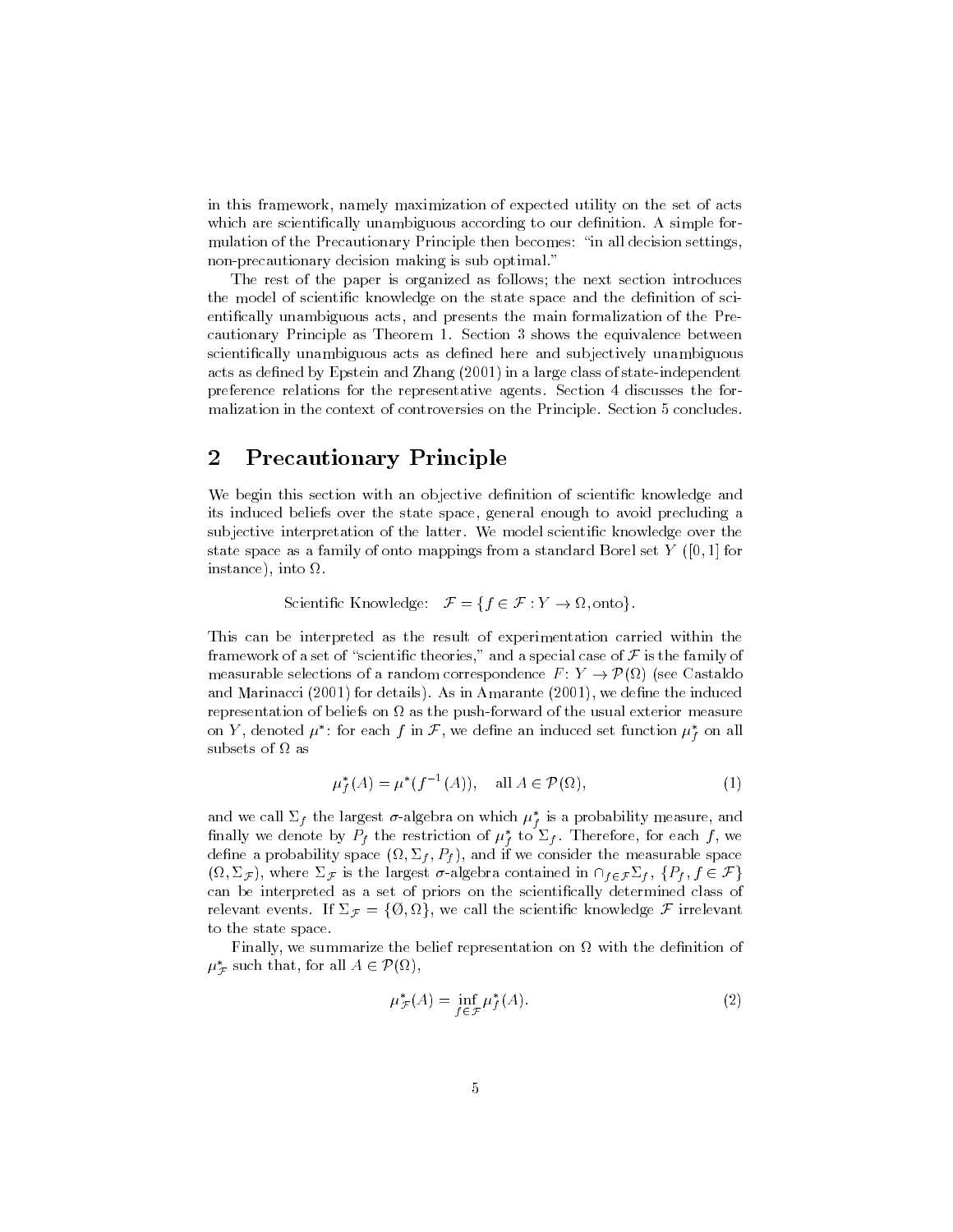We immediately see that  $\mu_{\mathcal{F}}$  is a non-additive probability on  $P(x)$  satisfying

$$
\mu^*_{\mathcal{F}}(\emptyset) = 0, \quad \mu^*_{\mathcal{F}}(\Omega) = 1,\tag{3}
$$

$$
A \subset B \implies \mu_{\mathcal{F}}^*(A) \le \mu_{\mathcal{F}}^*(B). \tag{4}
$$

Call  $\mu$ <sub>F</sub> the restriction of  $\mu^*$  to  $\Sigma$ <sub>F</sub>. By construction,  $\mu$ <sub>F</sub> is the lower envelope<sup>7</sup> of the set of priors fPf  $\{f\}$   $\subset$  F  $\{f\}$  and therefore fPf  $\{f\}$   $\subset$  F  $\{f\}$   $\subset$   $\subset$   $\subset$   $\subset$ the core of the non additive probability  $\mu_{\mathcal{F}}$ , denoted Core $(\mu_{\mathcal{F}})$ , is the set of probability measures on (ii)  $j$  , which dominates  $f^{\prime\prime}$  which does

$$
Core(\mu_{\mathcal{F}}) = \{ p \in \mathcal{M}, \ p(A) \ge \mu_{\mathcal{F}}(A), \ \text{all } A \in \Sigma_{\mathcal{F}} \}
$$
(5)

where  $M$  is the set of all countable probability measures on (  $\sim$  ). In the set of  $\sim$  1. In the set of  $\sim$ the special case mentioned above, where  $\mathcal F$  is defined as the family of measurable selections of a random correspondence F,  $\mu$ <sub>F</sub> is actually the belief function<sup>8</sup> induced on  $\mathbb{P}^1$  as demonstration in  $\mathbb{P}^1$  as demonstration in  $\mathbb{P}^1$  and  $\mathbb{P}^1$  are all A  $\mathbb{P}^1$  $\mu$  (F =(A))). In addition, as shown by Castaldo and Marinacci (2001), when is a Polish space (complete, separable and metrizable topological space), and  $F$  is compact valued, the core of  $\mu_{\mathcal F}$  is equal to the weak -closed convex hull of fPf ; f 2 Fg.

To formalize the idea of epistemological indeterminacy as a departure from a single additive probability on relevant events, we call "scientifically unambiguous all the events on which  $\mu_{\cal F}$  and all the measures in  $\{F_f, f \in {\cal F}\}$  coincide  $\Box$ We call  $A$  the class of scientifically unambiguous events and we observe the following properties of  $A$ , proved in Amarante (2001):

**Lemma 1:** A is a  $\lambda$ -system (i.e. stable with respect to complementation and countable disjoint union), it contains all the  $\mu_F$ -null events, and for all  $A \in \mathcal{A}, \ \mu_{\mathcal{F}} (A^c)=1 - \mu_{\mathcal{F}} (A).$ 

An immediate corollary of Lemma 1 is that all measures in the Core also coincide on A.

It is important to note that  $A$  is not necessary closed with respect to finite intersections. To illustrate the definitions above, consider a state space with four states of nature = fC; B; G; Wg, where elementary states C, G, B and W stand for Catastrophic, Good, Bad and Windfall respectively. Consider scientific knowledge over states as described by  $\mathcal{F} = \{f, g\}$  on  $Y = [0, 1],$ 

 $7\text{The fact that the set function representing beliefs is a lower probability by construction.}$ does not constitute a restriction from a subjective point of view, as shown in Jaffray and Philippe (2001). The restriction to lower envelopes, on the other hand, can be improved upon, in particular by considering events outside  $\Sigma_{\mathcal{F}}$ .

<sup>&</sup>lt;sup>8</sup>An objective interpretation of belief functions is sketched in Henry (2001). Note that here, "belief function" is a well defined object and should not be confused with "beliefs" used above as a general term for the agent's representation of the likelihood of events in the state space.

<sup>&</sup>lt;sup>9</sup>This is by no means a new definition (see Epstein and Zhang (2001) and references therein). It is the most natural definition of unambiguous events in our objective framework.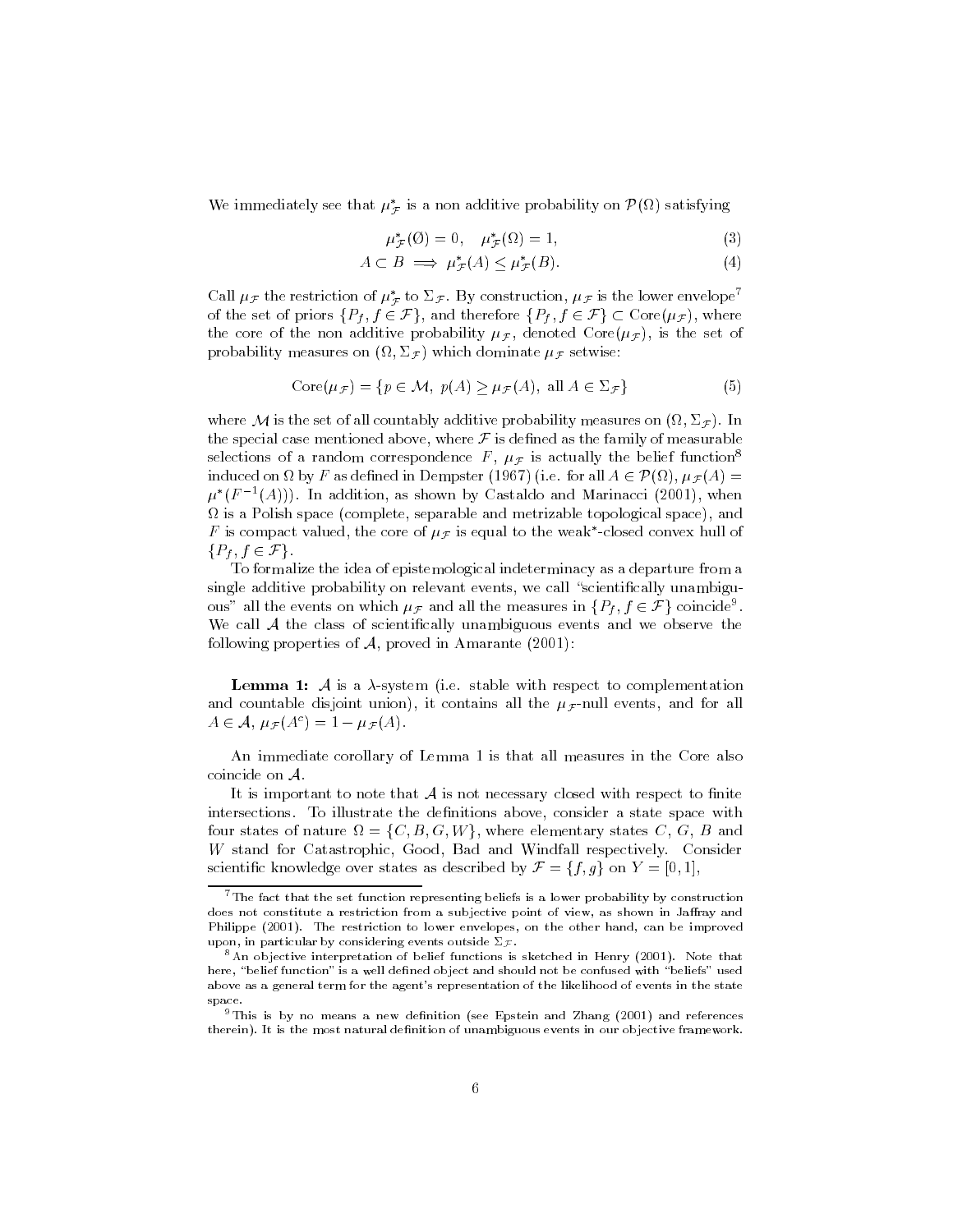|  | $C \t s \in [0, 0.01]$         |  | $C$ $s \in [0, 0.05)$          |
|--|--------------------------------|--|--------------------------------|
|  | $f(s) = B$ $s \in [0.01, 0.5]$ |  | $g(s) = B$ $s \in [0.05, 0.5]$ |
|  | $G \t s \in [0.5, 0.95)$       |  | $G \, s \in [0.5, 0.99]$       |
|  | $W \quad s \in [0.95, 1]$      |  | $W \, s \in [0.99, 1].$        |

This is a summary of the interval-valued probability statements of the form "the probability of windfall gains ranges between one and five percent." Notice that, in this setting, f  $g_{\alpha} = g_{\alpha}$  , for  $g_{\alpha}$  and the set of set of set of set of set of set of set of  $g_{\alpha}$ events,

$$
\mathcal{A} = \{ \emptyset, \{ C, B \}, \{ B, G \}, \{ G, W \}, \{ C, W \} \},
$$

is not closed with respect to finite intersection  $({C, B} \cap {B, G} = {B}$  is ambiguous)<sup>...</sup>

Returning to the general setting, we define the set of scientifically unambiguous acts, denoted  $\Phi^{ua}$ , as the set of acts which are measurable with respect to A, i.e.

$$
\Phi^{\text{ua}} = \{ \phi \in \Phi, \phi^{-1}(X) \in \mathcal{A}, \text{ all } X \in \mathcal{P}(\mathcal{H}) \}.
$$

They are the acts which operate only on unambiguous events. In terms of the historic formulations of he Precautionary Principle, they are the investments which can be "justified by conclusive scientific evidence."

In the example above, consider two acts I and T, so that  $\Phi = \{I, T\}$ , defined by the following table of outcomes (or pay-offs):

 $\bar{1}$ 

|          | C | В | $\sim$                    |  |
|----------|---|---|---------------------------|--|
|          |   |   | $-110$ $-10$ $+10$ $+110$ |  |
| $T\perp$ |   |   | $-20$ $-20$ $+11$ $+11$   |  |

We see that  $\Phi^{\text{ua}} = \{T\}$  because I, which we call "investment without insurance, is an ambiguous act, as  $I^{-1}(\{-10\}) = \{B\}$ , say, is an ambiguous event; whereas  $T$ , or "trading of uncertainty on the basis of the minimum belief in the windfall outcome and the maximum plausibility of the catastrophic outcome," is an unambiguous act, because  $T^{-1}$ (1-20) = 10, B and  $T^{-1}$ (1-11) = 1G, W  $\uparrow$ are both unambiguous events.

In such a simplied portfolio example, it would seem that of the two possible acts, the one that is intuitively "precautionary" in the sense that it hedges uncertainty, is also -and naturally so- the unambiguous act: indeed naturally so, since we have constructed our  $T$  act in order to remove Knightian uncertainty (assuming arbitrarily that it was feasible). So it appears that the decision maker is confronted with a static portfolio choice with two available acts, a scientically ambiguous investment, the \intuitively non-precautionary" act, and

<sup>&</sup>lt;sup>10</sup>This is a slight variant from the numerical example in Amarante (2001).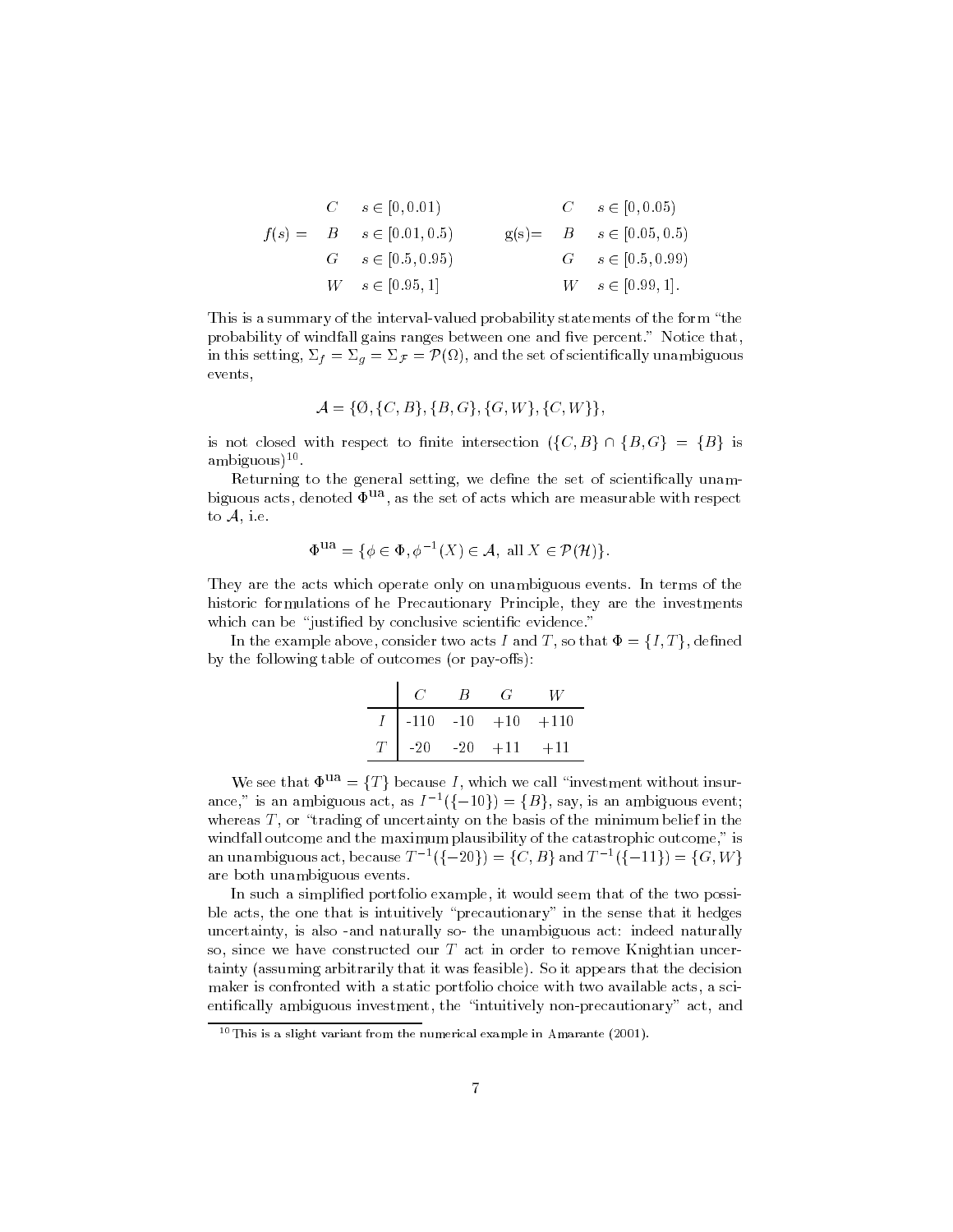a scientically unambiguous investment with hedged Knightian uncertainty, the intuitively "Precautionary" act.

It should be noted at this point, however, that we have not considered investment in a riskless asset or any kind of baseline act relative to which other acts would be considered. Now social planning does not occur in a void, and can be more easily apprehended in a static framework, with reference to a baseline act which can be rationalized as the path of least political effort, and which we will call "business as usual."

Consider the example of a local authority confronted with uncertain scientific information on the health hazards of a construction material in a school building. The baseline act, in the absence of opinion pressure mechanisms creating opposite incentives, would naturally be to disregard the information and avoid spending public money with uncertain rewards. In the case of the diffusion of genetically modied crops, the baseline act from the point of view of the social planner is naturally to avoid interfering through restrictive regulation in the agricultural development process. If introducing a genetically modified strand of a crop unambiguously increases yield, the decision to halt through regulations it is considered as an alternative to non intervention, with unambiguous costs and ambiguous rewards.

The case of Climate Change can be apprehended in a similar way, and we shall consider a stylized representation of the problem. The state of the industry and the state of the technology are paramount in the identification of the baseline act. If we consider the regulation of electricity production with respect to carbon dioxide (hereafter  $CO<sub>2</sub>$ ) emissions in a country which produces all its electricity in coal plants, the state of the industry is then defined by all-coal generation of electricity. Suppose further that the state of the technology is defined by the availability of an alternative generation method using natural gas and producing less  $CO<sub>2</sub>$  emissions. Finally,  $CO<sub>2</sub>$  free generation methods are considered, but more costly research is needed to develop them and to find out whether or not they are economically viable. So the acts available to the planner are the following: The social planner may keep producing energy with coal plants (act  $BU$  for "business as usual"), shift all generation to gas which produces less  $CO_2$  emissions (act Gas) at a cost  $C_g$ , or combine either of the previous acts with R&D into an alternative energy generating technology that produces no  $CO_2$  emissions at an extra cost  $C_r$  (acts R for "Research" and RG for "Research and  $Gas$ "). Both the outcome of research into the alternative technology and the effects of  $CO<sub>2</sub>$  emissions are supposed uncertain. Let the relevant events be classied in the table below:

- S: Successful Alternative Technology
- F: Failure of Alternative Technology
- $C:$  No Significant Effect of  $CO<sub>2</sub>$  emissions on Climate
- $H:$  Significant Effect of  $CO<sub>2</sub>$  emissions on Climate.

Elementary events (elements of ) are therefore W=S&C, G=F &C, B=S&H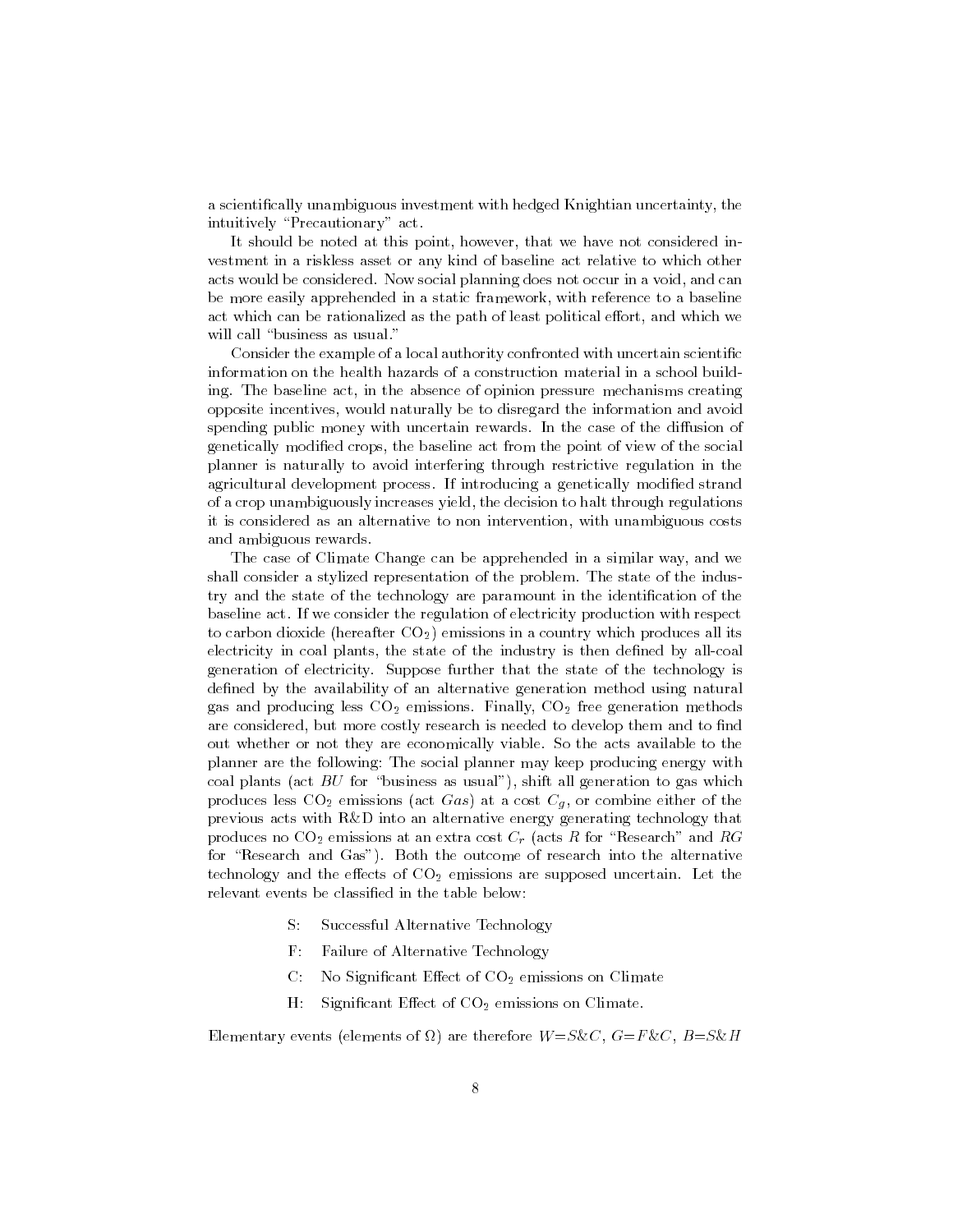and  $C=F\&H$ . Scientific knowledge on the likelihood of events is summarized by  $\mathcal{F} = \{f, g\}$  on  $Y = [0, 1],$ 

|  | $C \quad s \in [0,p_f^1]$         |  | $C$ $s \in [0,p_g^1]$             |
|--|-----------------------------------|--|-----------------------------------|
|  | $f(s) = B$ $s \in [p_f^1, p_f^2]$ |  | $g(s) = B$ $s \in [p_g^1, p_g^2]$ |
|  | $G \t s \in [p_f^2, p_f^3]$       |  | $G \t s \in [p_q^2, p_q^3]$       |
|  | $W \t s \in [p_f^3, 1]$           |  | $W \t s \in [p_g^3, 1],$          |

with  $p_i'$ 's strictly increasing in j. Finally the acts are defined by the following outcome table:

|                 | $\mathsf{I}-W$ or $G$ |                                               |                                                                               |
|-----------------|-----------------------|-----------------------------------------------|-------------------------------------------------------------------------------|
| $\mathcal{G}as$ | $-C_a$                | $D_c - D_q - C_q$                             | $D_c - D_g - C_g$                                                             |
|                 |                       | $R \qquad \qquad -C_r \qquad \qquad D_c -C_r$ | $-C_r$                                                                        |
|                 |                       |                                               | $RG \mid -(C_g + C_r) \quad D_c - (C_g + C_r) \quad D_c - D_g - (C_g + C_r),$ |

where Dc and Dg are the costs of potential damages caused by coal emissions and gas emissions respectively. Note that the acts are normalized with respect to the baseline act  $BU$ , so that the costs of environmental degradation due to  $CO<sub>2</sub>$  emissions from coal plants appear as benefits of  $CO<sub>2</sub>$  emissions reducing technologies.

So far, we have not specified the values of the  $p_j^\downarrow,$  so that we can make no statement about the ambiguous nature of the acts dened in the table above. If all  $p_i' \in (0,1)$  are distinct, none of the three acts above is unambiguous. Suppose now that  $p_f^* = p_g^*$ , but  $p_f^* < p_g^*$ . In that case,  $\{B, C\}$  and  $\{W, G\}$  are unambiguous events, so that  $Gas$  is an unambiguous act. However,  ${B}$  is an ambiguous event, so that both R and RG are ambiguous acts. In terms of the historical formulations of the Precautionary Principle, investing in research for the development of  $CO<sub>2</sub>$  free electricity generation methods has a cost which "cannot be justified by conclusive scientific evidence:" indeed, the expected utility of  $R$  and  $RG$  cannot be evaluated.

There emerges therefore from this example a notion of "non-precautionary" social planner, as one who considers the set of acts as normalized with respect to a baseline act (in this case, maintaining coal powered generation) and who is prepared to engage in an alternative act if and only if its expected utility is positive. Such a social planner would therefore consider the expected utility of Gas, i.e.  $p_f^*[D_c-D_g]-C_g$ , and decide to shift to gas if and only if  $p_f^*[D_c-D_g] > 0$ Cg , thereby totally disregarding acts <sup>R</sup> and RG. It is clear, however, that even if say  $p_{\bar{f}}\left[ D_c - D_g \right] = \mathrm{C}_g,$  so that the social planer is indifferent between  $B$  and Gas, there exists reasonable conditions under which the Choquet expectation of R and RG, with respect to capacity  $\mu_{\mathcal{F}}$ , is positive. For example, the Choquet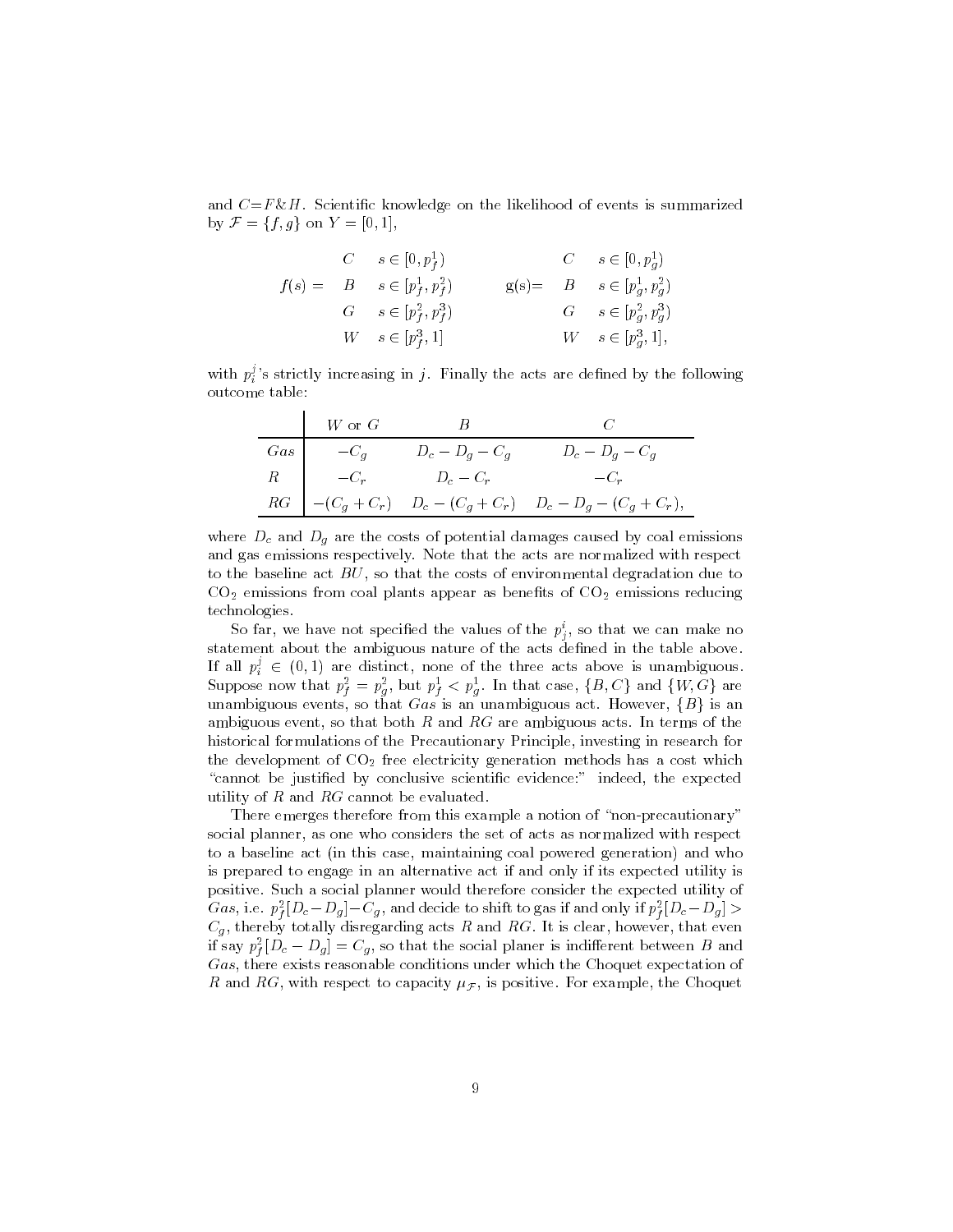expectation of  $RG$  is<sup>11</sup>

**Zakana** 

$$
\int_{\text{Ch}} u(RG(\omega))\mu_{\mathcal{F}}(d\omega) = -(C_g + C_r) + (D_c - D_g)\mu_{\mathcal{F}}(C \cup B) + D_g\mu_{\mathcal{F}}(B)
$$
\n
$$
= -(C_g + C_r) + (D_c - D_g)\min(p_f^2, p_g^2) + D_g\min(p_f^2 - p_f^1, p_g^2 - p_g^1)
$$
\n
$$
= -C_r + D_g(p_g^2 - p_g^1),
$$

under the conditions  $p_{\bar{f}} = p_q$ ,  $p_{\bar{f}} < p_q$  and  $p_{\bar{f}}[D_c - D_g] = C_g$  above, so that the Choquet expectation of  $RG$  is positive if and only if

$$
C_r < D_g \left( p_g^2 - p_g^1 \right).
$$

We see, therefore, that under the condition above, for a social planner acting on behalf of a representative agent with Choquet Expected Utility preferences (defined precisely in the next section), disregarding act  $RG$  leads to a suboptimal decision. This shows that the Precautionary Principle does not systematically lead to conservative action, contrary to a largely neid belief. The

We now give our main definition and state our formalization of the Precautionary Principle as Theorem 1.

**Definition 1:** Given scientific knowledge  $\mathcal{F}$ , a utility function on the space of consequences, and a set of acts  $\Phi$ , measurable with respect to  $\Sigma_{\mathcal{F}}$  and normalized in such a way that and act  $\phi_0$ , called "Business as Usual" is a null act, a non precautionary social planner is a Savage Expected Utility Maximizer with set of acts restricted to  $\Phi$ <sup>ua</sup>

We can now state the main theorem.

**Theorem 1:** If  $\leq$  is a separable preference relation on acts in  $\Phi$  such that the restriction of  $\leq$  to  $\Phi^{\text{au}}$  is SEU, then non precautionary social planning is sub optimal.

It is easy to see that the "theorem" trivially follows from the contraction of the set of possible acts which, in the case of state independent preferences, unambiguously reduces welfare. As with the Coase Theorem for example, the problem is not in the proof but in the relevance of the assumptions, which will be examined in the next section.

### 3 Scientific and subjective ambiguity

To examine the scope of the validity of Theorem 1, we need to consider conditions on the representative agent's preference relation under which the condi-

<sup>11</sup>See, for instance, Cohen and Tallon (2000)

 $12$  For example, Nunn (2001), page 101: "The Precautionary Principle has been defined in various ways but may be simply seen as the principle of adopting a conservative approach when the relevant information needed to make an informed decision is limited -the greater the uncertainty, the more conservative the decision".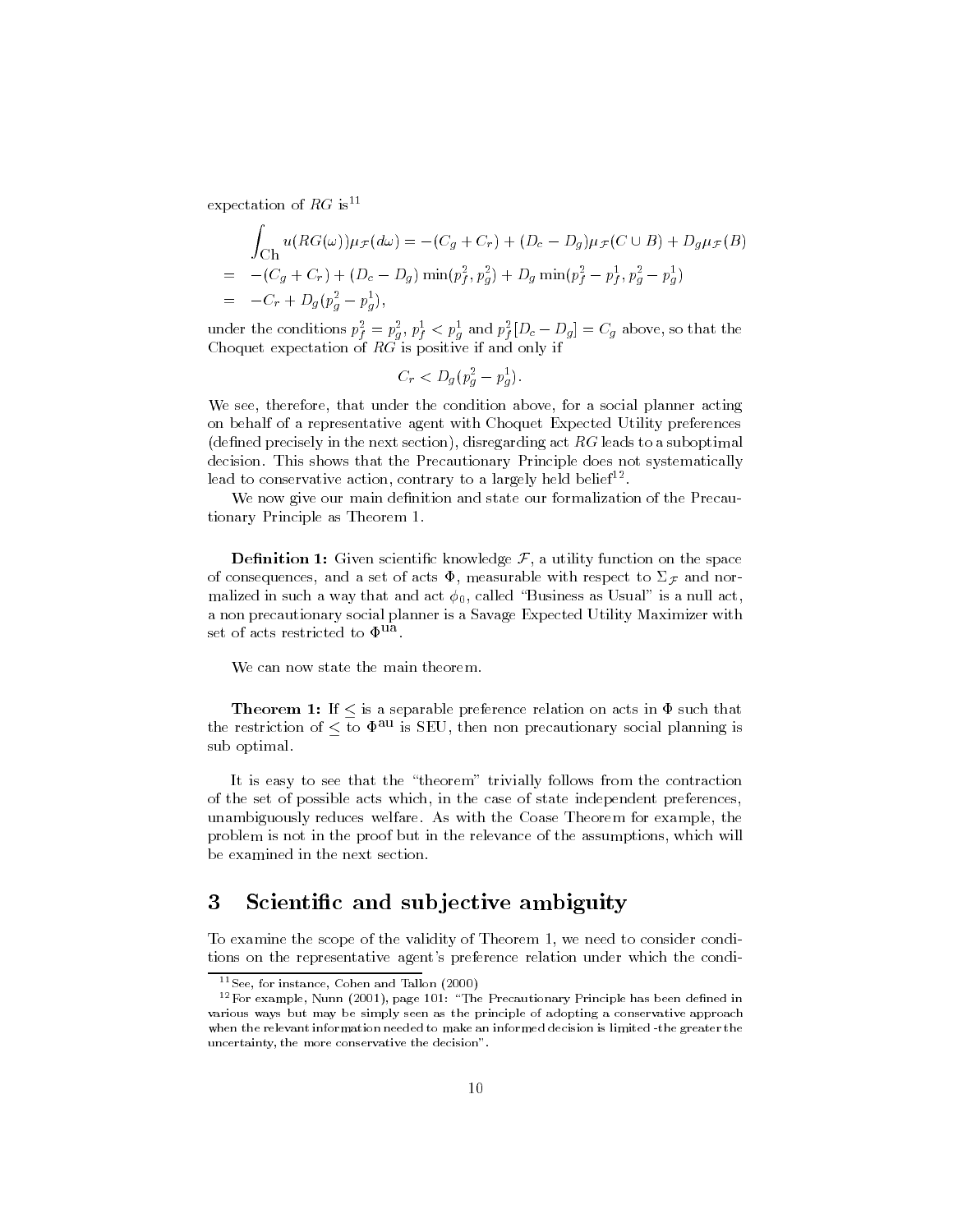tions of Theorem 1 are satisfied. To this end, we shall consider two axiomatizations of preferences, Choquet Expected Utility (hereafter CEU) and Multiple Priors (hereafter MEU), and use recent results in Epstein and Zhang (2001) and Amarante (2001) to show that they both satisfy the conditions of Theorem 1 under mild additional conditions. We shall then be able to summarize this section by the following claim: When the representative agent has CEU or MEU preferences compatible with scientific knowledge  $\mathcal F$ , then Theorem 1 applies, so that non-precautionary social planning is sub-optimal.

This rests essentially on the identification between scientifically unambiguous events as defined above, and subjectively unambiguous events from the point of view of a CEU or a MEU preference relation as defined in Epstein and Zhang (2001). We shall therefore recall the general result of the Ellsberg experiments which show that an agent presented with objectively ambiguous information on the state space does not in general transform this information into an additive probability measure, so that the notion of subjectively unambiguous events is relevant. We shall then recall the definition of Epstein and Zhang (2001), and give conditions under which the thus defined subjectively unambiguous events coincide with scientifically unambiguous events as defined above. Corrolary 7.3 part c) of Epstein and Zhang (2001) and corrolary 13 of Amarante (2001) will then allow us to conclude that the conditions of Theorem 1 are satisfied.

Elsberg's experiments have shown (in Ellsberg (1961)) that when decision makers are presented with objectively ambiguous information about the state space, their preferences are not supported by a single additive subjective probability over events. The stylized experiment whose results support this claim is the following. The decision makers are presented with an urn in which they are told there are 30 red balls and 60 either green or blue. This objective information is of ambiguous nature, so that the situation is one of epistemological indeterminacy as formalized above. The decision makers are asked to choose between acts  $\phi_1$  and  $\phi_2$  on the one hand, and between acts  $\phi_3$  and  $\phi_4$  on the other hand, where all four acts are simple bets defined by the outcome table below.

|             |                       |     |                            | Green          |
|-------------|-----------------------|-----|----------------------------|----------------|
|             |                       |     | red is drawn blue is drawn | green is drawn |
| $\varphi_1$ | bet on $R$            | 100 |                            |                |
| Øэ          | bet on $B$            |     | 100                        |                |
| $\phi_3$    | bet on $R$ or $Green$ | 100 |                            | 100            |
| Ф4          | bet on $B$ or $Green$ |     | 100                        | 100            |

Preferences uncovered in the experiment are the following:  $\phi_1$  is in most cases strictly preferred to  $\phi_2$ , while  $\phi_4$  is in most cases strictly preferred to  $\phi_3$ . Such preferences cannot be supported through expected utility maximization by a single additive probability measure  $P$  over events in the state space, since that would imply  $P(R) > P(B)$  and  $P(R) + P(Green) < P(B) + P(Green)$  which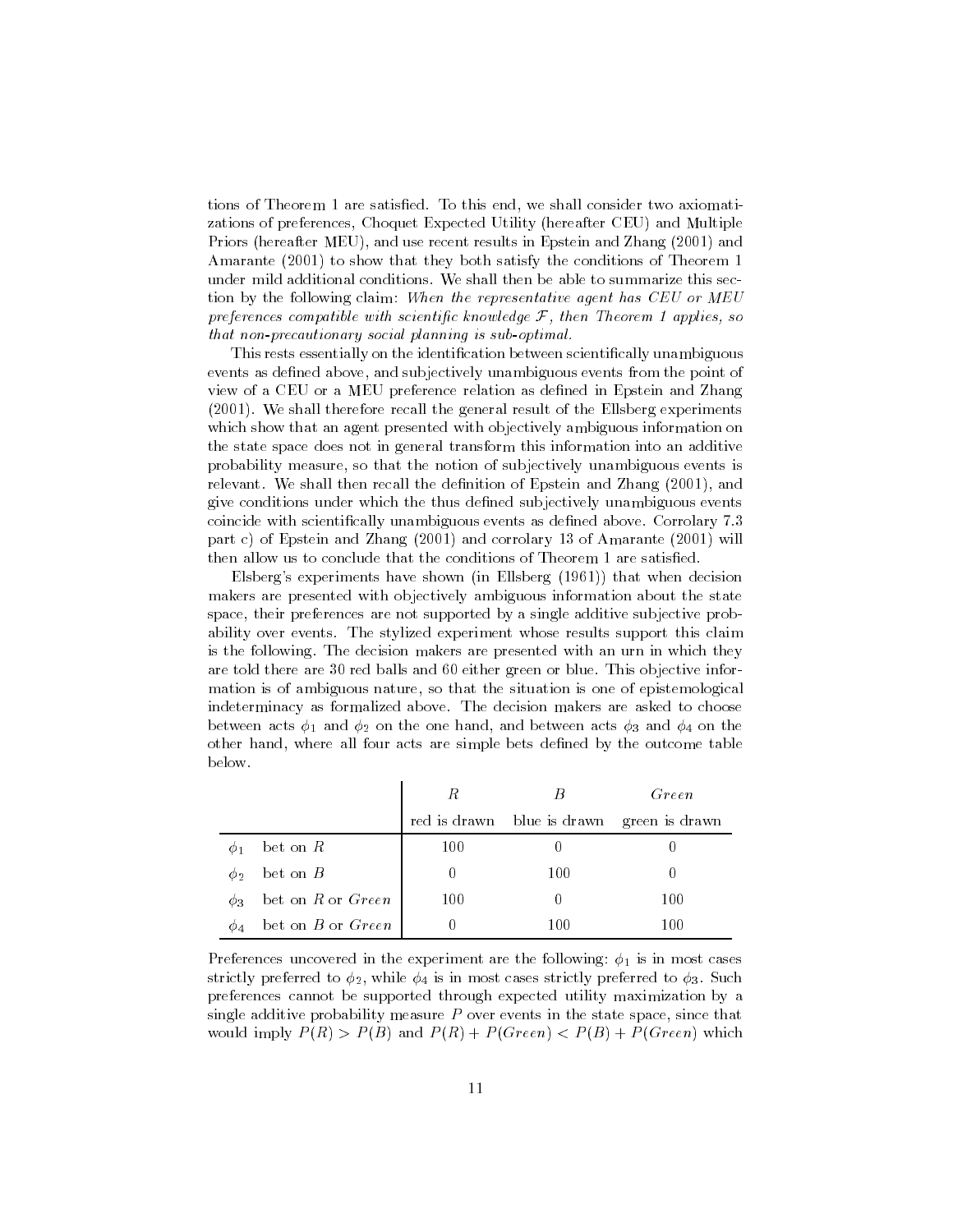are incompatible. Intuitively, these preferences can be explained by the fact that some events in the state space are considered as subjectively ambiguous, and that they are shunned by the decision maker. This yields a distinction between subjectively ambiguous events (such as  $\{R, B\}$  in this case) and subjectively unambiguous events (such as  $\{B, Green\}$ ).

In the example of section 2, we may presume that the representative agent, informed of "scientific knowledge" on the state space, would also consider  $\{G, B\}$ ("Good or Bad," not "Green or Blue"!) as subjectively unambiguous and  $\{C\}$ , say, as subjectively ambiguous.

Epstein and Zhang (2001) give a subjective definition of unambiguous events relying purely on the given preference relation  $\leq$ . Under their definition, an event T is unambiguous if for all disjoint sub events A, B of T, acts  $\phi$  and outcomes  $y_-, y_-, z_+ z_-$ 

$$
(y^*, A; y, B; \phi(\omega), T - (A \cup B); z, T^c) \ge (y, A; y^*, B; \phi(\omega), T - (A \cup B); z, T^c)
$$

implies

$$
(y^*, A; y, B; \phi(\omega), T - (A \cup B); z', T^c) \ge (y, A; y^*, B; \phi(\omega), T - (A \cup B); z', T^c),
$$

and the condition above is also satised when T is everywhere replaced by T <sup>c</sup> .14

To investigate the relation between objectively and subjectively unambiguous events, we need to consider separable preference relations which generalize Savage Expected Utility in the sense that beliefs over the likelihood of events in the state space are represented by  $\mathcal F$ .

Two main axiomatizations of preferences exist in the literature which satisfy these criteria: Choquet Expected Utility (hereafter CEU) in Schmeidler (1989) and  $\alpha$  Maxmin Expected Utility (hereafter  $\alpha$ -MEU) generalized from Gilboa and Schmeidler (1989).

• We call a preference relation  $\leq$  a CEU ordering if there exist a utility function  $u : {\cal H} \rightarrow I\!\!R$  and a monotone set function  $\nu$  on a measurable space , i.e., and  $\alpha$  is the subset of such that  $\alpha$  is that  $\alpha$  is the  $\alpha$  is that  $\alpha$  is that  $\alpha$  is that  $\alpha$ and  $\leq$  can be represented by the functional  $V : \Phi \to I\!\!R$  defined by

$$
V(\phi) = \int_{\Omega} u(\phi(s)) \nu(\mathrm{ds}),
$$

where the integral is taken in the sense of Choquet. Axiomatizations of such preferences in the Savage domain are given in Gilboa (1987) and Wakker (1989) among others.

• We call a preference relation an  $\alpha$ -MEU ordering, if there exists a utility  $\tt{t}$ unction  $u$  and a unique nonempty, weak -compact and convex set  $\boldsymbol{\iota}$  of

 $13$  For real life examples of the influence of ambiguity on behaviour -mergers of forms that otherwise seem inexplicable for instance- see Mukerji (1998).

<sup>&</sup>lt;sup>14</sup>The notation  $(\phi(\omega), A; \psi(\omega), B)$  naturally indicates the act equal to  $\phi(\omega)$  for all  $\omega \in A$ and  $\psi(\omega)$  for all  $\omega \in B$ .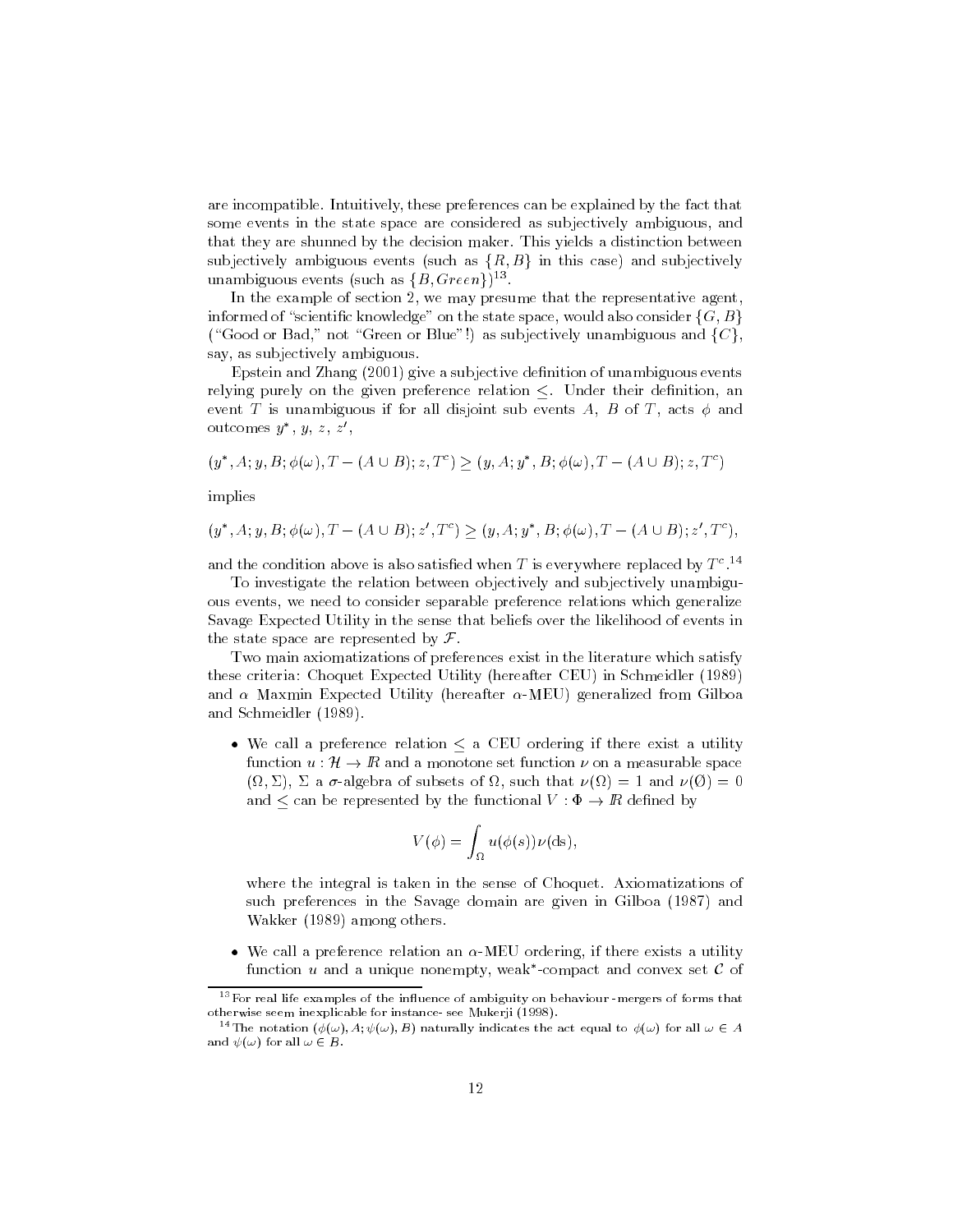$\sim$  , and the probabilities on (i.e.  $\sim$  ) as above, such that  $\sim$  , such that  $\sim$ represented by the functional

$$
V(\phi) = \alpha \inf_{P \in \mathcal{C}} \int_{\Omega} u(\phi(s)) P(ds) + (1 - \alpha) \sup_{P \in \mathcal{C}} \int_{\Omega} u(\phi(s)) P(ds),
$$

for  $\alpha \in [0, 1]$ . An axiomatization of such preferences in the Savage domain is given in Casadesus-Masanell, Klibanoff, and Ozdenoren (2000) (for  $\alpha =$ 1).

The two models coincide in case the non additive probability  $\nu$  is a convex capacity (i.e.  $\nu(A \cup B) + \nu(A \cap B) > \nu(A) + \nu(B)$  for all A and B in  $\Sigma$ ). In that case, the CEU preference is identical to an  $\alpha$ -MEU with  $\alpha = 1$  and  $\mathcal{C} = \text{Core}(\nu)$ .

The multiple prior principle is often criticized when applied to collective decision on the grounds that it evaluates acts according to the "worst case scenario," thus emulating the proponents of a total reversal of the burden of proof. It is clear, first of all, that this criticism can only apply to the  $\alpha$ -MEU with  $\alpha = 1$  (or the special case of CEU with a convex capacity), and, second, that in our setting, inasmuch as beliefs and outcome sensitivity are separable, and as beliefs are perfectly extracted and objectively represented by  $\mathcal F$ , considerations of ambiguity aversion are irrelevant to the general formulation of the Precautionary Principle given above.

In both cases described above, we show that the set  $A$  of scientifically unambiguous events coincides with the set  $A'$  of EZ-subjectively unambiguous events, and that preferences are SEU on  $A$ , so that Theorem 1 applies.

**Theorem 2:** If  $\leq$  is CEU with  $\nu = \mu \neq 1$  defined in Section 2, and if  $\mu \neq 1$ satisfies in addition

(i)  $\mu_{\mathcal{F}}$  is exact on  $\Sigma_{\mathcal{F}}$ , i.e.

$$
\inf_{f \in \mathcal{F}} \{ P_f(A) \} = \min_{f \in \mathcal{F}} \{ P_f(A) \}, \quad \text{all } A \in \Sigma_{\mathcal{F}}, \tag{6}
$$

and satisfies

$$
A \cap B = \emptyset \implies (\mu_{\mathcal{F}}(A \cup B) = \mu_{\mathcal{F}}(B) = 0 \implies \mu_{\mathcal{F}}(A)). \tag{7}
$$

(ii)  $\mu_{\mathcal{F}}$  is continuous from above on  $\mathcal{A}'$ , i.e. for all decreasing sequence  $(A_i)$ of subjectively unambiguous events,

$$
\mu_{\mathcal{F}}\left(\cap_{i=1}^{\infty}A_{i}\right)=\lim_{n\to\infty}\mu_{\mathcal{F}}(A_{n}),\tag{8}
$$

(iii)  $\mu_{\mathcal{F}}$  is convex-ranged on  $\mathcal{A}'$ , i.e. for all  $A \in \mathcal{A}'$ ,

$$
[0, \mu \mathcal{F}(A)] = {\mu \mathcal{F}(B), B \in \mathcal{A}', B \subset A}, \tag{9}
$$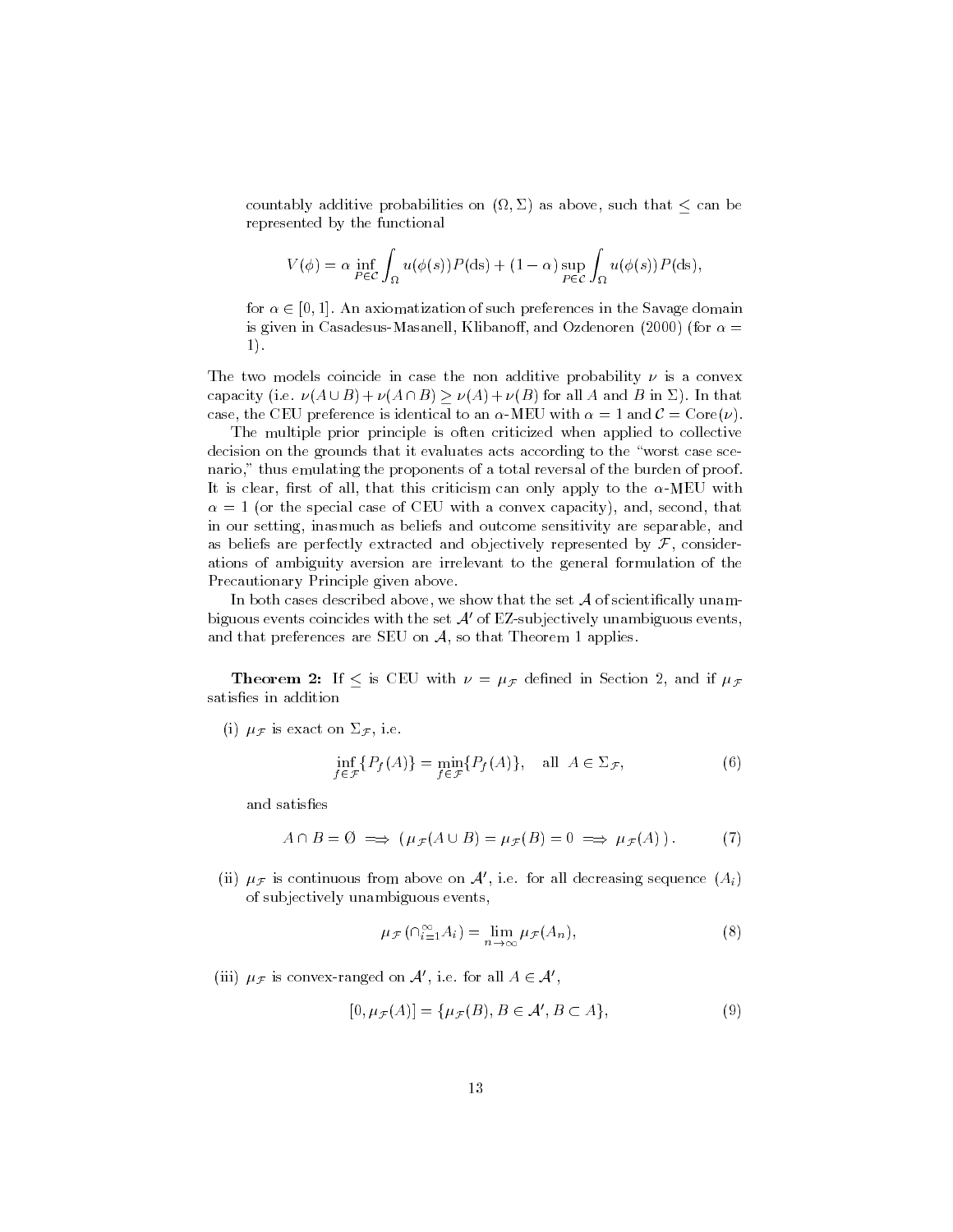Then the set of scientifically unambiguous events coincides with the set of EZsubjectively unambiguous events, and  $\leq$  is SEU on  $\Phi$ <sup>ua</sup> (so the Theorem 1 applies).

If is monotone continuous and -MEU with  $\Gamma$  is monotone continuous and -MEU with  $\Gamma$   $\Gamma$   $\Gamma$ conclusions above still hold.

**Proof of Theorem 2:** First of all, recall that, by construction,  $\mu_{\mathcal{F}}$  is the lower envelope of a non empty set of additive probability measures on  $\Sigma_{\mathcal{F}}$ . So, as a Choquet capacity,  $\mu_{\mathcal{F}}$  is continuous from below along all sets in  $\Sigma_{\mathcal{F}}$ . Moreover, as a lower probability, it satisfies

$$
A \cap B = \emptyset \implies \mu_{\mathcal{F}}(A \cup B) \ge \mu_{\mathcal{F}}(A) + \mu_{\mathcal{F}}(B), \tag{10}
$$

$$
\mu_{\mathcal{F}}(A) + \bar{\mu}_{\mathcal{F}}(A^c) = 1,\tag{11}
$$

where  $\bar{\mu}_{\mathcal{F}}$  is the conjugate upper probability. From 10, it is easy to see that

$$
A \cap B = \emptyset \implies (\mu_{\mathcal{F}}(A \cup B) = \mu_{\mathcal{F}}(A) \implies \mu_{\mathcal{F}}(B) = 0). \tag{12}
$$

The conditions of Corrolary 7.3 part c) of Epstein and Zhang (2001) are satis fied, which proves the CEU part of the result above. In the  $\alpha$ -MEU case, the result follows from Corrolary 13 of Amarante (2001). Note that the assumptions implicitly impose convexity and weak -compacity of  $\{P_f, f \in \mathcal{F}\}\$ .

#### 4 Applications of the precautionary principle  $\overline{4}$

In this section, we want to investigate the nature of scientific knowledge, represented in the model by functions in  $\mathcal F$ , in actual cases where the Precautionary Principle is invoked. We will see that the functions f in these cases are sciencebased, in a sense that is not in general the traditional one, but is nevertheless logical and supported by facts. We shall first consider the Intergovernmental Panel on Climate Change (IPCC) approach of the perspectives of climate change. The expected effects of climate change are warmer temperatures, a more intense and chaotic hydrological cycle, rising sea levels, and possible "surprises" likeaweakening of thermohaline circulation (e.g. a weakening of heat carrying to Europe by the Gulf Stream). In order to estimate these effects, the IPCC used six greenhouse gases emissions scenarios in various climate models. The results, as presented in the third IPCC report (2001), are that

- Carbon dioxides concentrations in 2100 would range between 540 and 970 ppm, i.e. between 1.5 and 2.7 times the present level.
- Global average temperatures over the 1990 to 2100 period would increase by  $1.4^{\circ}C$  to  $5.8^{\circ}C$ .
- Global average sea level would rise by 0.09 to 0.88 meters over this century.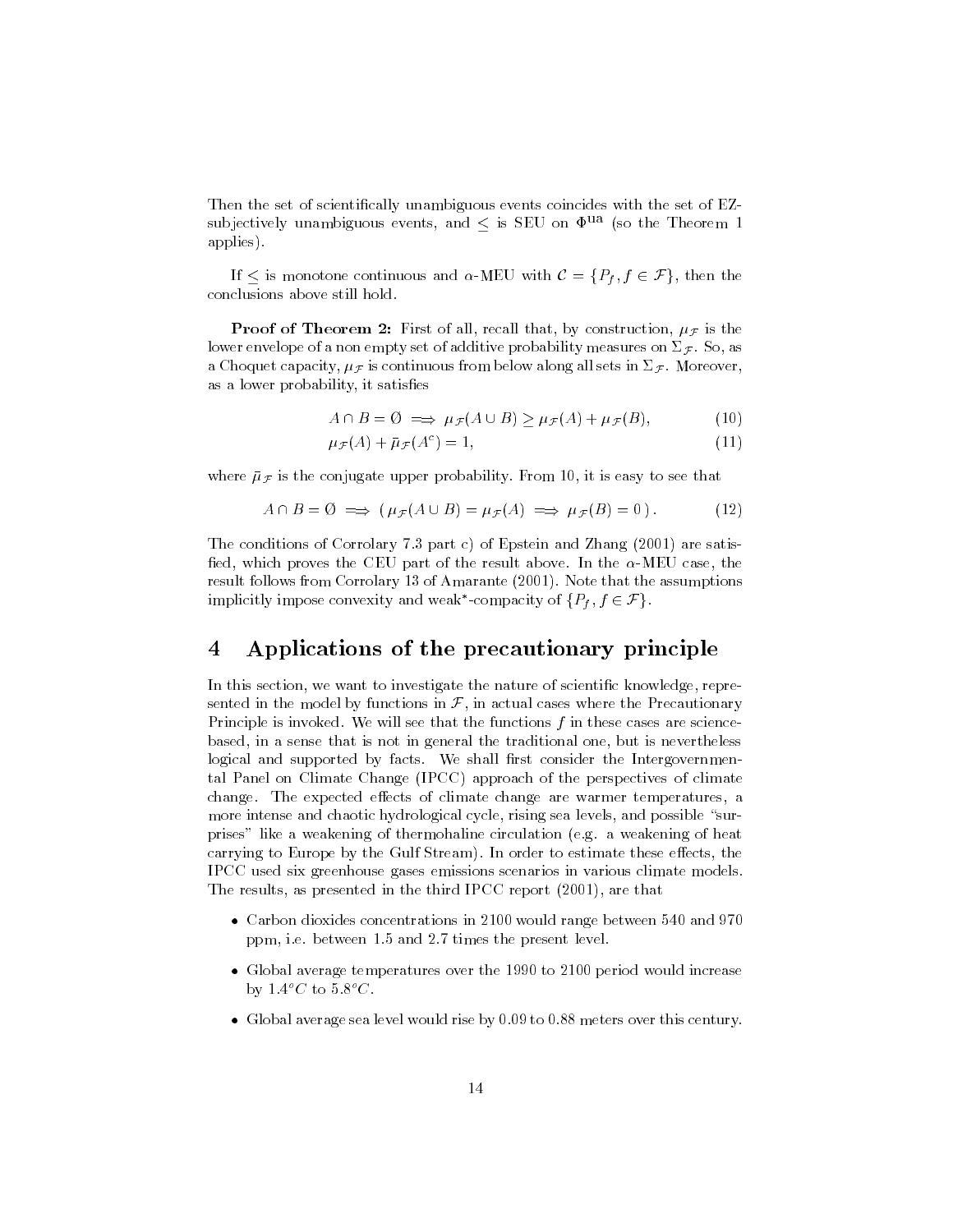These changes would be larger than anything experienced in the past 10 000 years, and would be even larger locally (where exactly is still too uncertain to be mapped). Why such ranges? Because of the uncertainty associated with such critical parameters as:

- Greenhouse gas emissions (that, for example, have been larger than expected between 1990 and 2000).
- Impacts of clouds and aerosols (paradoxically, the current emissions of  $S0<sub>2</sub>$ and N0x are to be regretted in this respect, as the concentrations of these gases in the atmosphere tend to reduce warming).
- Feedback effects from oceans (as regards both temperatures and storage of  $CO<sub>2</sub>$ ).
- Natural climate variability.

No probability measure can be put on the magnitudes of these phenomena, hence on the ranges of the effects previously mentioned. It is thus clear that the science of climate change is ambiguous. But the ambiguity is firmly kept within bounds, that may be seen as bounds on the  $\mathcal{F}$ -set of scientific knowledge. These bounds are not provided by the canonical form of scientific investigation as conducted in controlled laboratory conditions, but they are nevertheless the result of a highly methodical, systematic, and systematically scrutinized production process, that leaves no room for maverick prophecies. Indeed, the IPCC, as an international and intergovernmental group of experts, established by the United Nations and the World Meteorological Organization, is in charge of collecting relevant scientific data, and of having them produced when they are lacking. The group uses these data and its members' scientific expertise (in physics, chemistry, biology, economics, etc.) to asses the physico-chemical, ecological, and socio-economic consequences of climate change. The experts in the group are chosen by their scientific peers, and the choice is confirmed by their respective governments. Their work is organized as a continuous process, in subgroups gathered by field of investigation. They produce interim reports that are discussed with governments and NGOs. But they retain sole responsibility for the contents of their periodic official reports  $(1990, 1995, 2001)$ . By contrast, the executive summary of each official report is examined line by line with representatives of governments. All this shows that the IPCC process contributes to the  $F$ -set of scientific knowledge in a systematically organized, controlled and rigorous way. It is all the more remarkable that the US government rejects this contribution as scientically unfounded.

We shall now more briefly consider the beef meat conflict between the USA and the EU before the World Trade Organization (WTO), and the ways the investigation processes in the possible dangers of chemical products accept or reject the precautionary principle.

The decision by the EU to block the imports of American beef - because, in raising beef, American farmers use various hormones that are forbidden in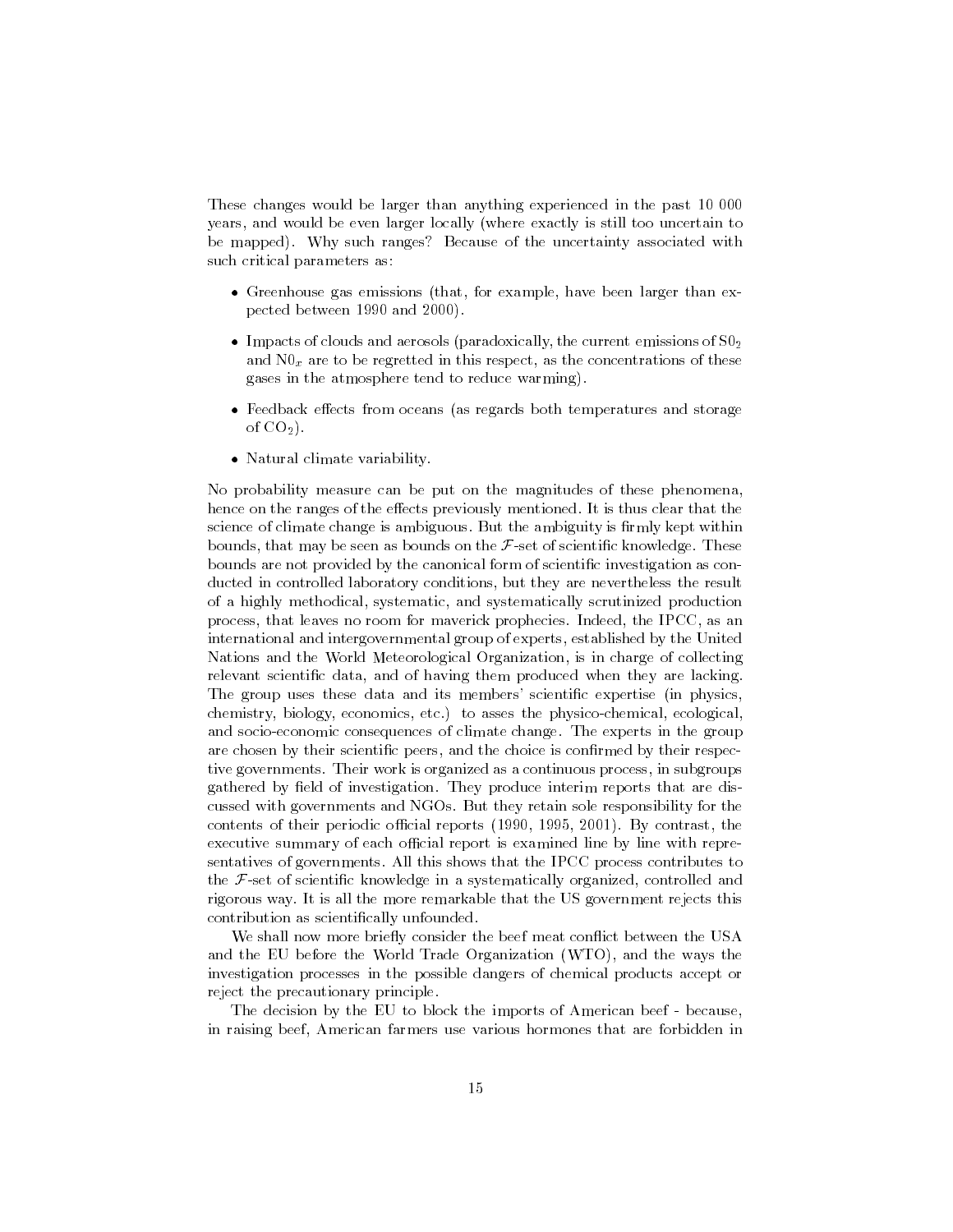Europe - has been challenged before the WTO as a trade impediment devoid of scientific justification.<sup>15</sup>

The case has been decided according to the rules of the WTO Agreement on the Application of Sanitary and Phytosanitary Measures (SPM). These rules are traditional in terms of what constitutes an acceptable proof of a sanitary danger (laboratory experiments according to standard protocols, epidemiological studies, bias towards avoiding Type I errors, i.e. accepting the existence of a danger when there is none, rather than Type II errors, i.e. rejecting the existence of a danger when there is one, etc.). The European representatives were unable to meet such requirements and their reference to the Precautionary Principle was rejected; accordingly, they lost the case.

However, it is interesting to observe in the minutes of the case, as did Noiville (2000), that the WTO Appellate Body in charge didn't rigidly adhere to the SPM spirit, and hinted that the actual cause of the rebuttal of the European defence was not a rejection of the Precautionary Principle per se, but of the insufficient and poorly organized evidence provided, that didn't permit to legitimately invoke the Precautionary Principle. Indeed the European defence concentrated on rather doubtful carcinogen effects and ignored more compelling factors, like immunological and neurobiological ones, favouring obesity for example.

As far as chemical products sold on the American market are concerned, their dealing with respect to the precautionary principle is contradictory, both in regulatory and judicial arenas. As recollected by Cranor (1999), \the regulation on carcinogens, for example, is in large part by means of post-market regulatory laws [...]. In a few cases, premarket regulatory statutes also address carcinogens (aspects of the Food, Drug and Cosmetic Act-notably the Delaney clause - the Toxic Substance Control Act, and aspects of the Federal Insecticide, Fungicide and Rodenticide Act). Where the regulation of toxic substances is by means of post-market regulatory statutes, standards of proof reinforce the scientic burdens put on the victims".

The rulings of Courts are no less contrasted in their interpretation of what constitutes a scientic proof and what is the relevance of the precautionary principle. For example, while the Washington DC Circuit ruled, as early as 1976, that \The statutes - and common sense - demand regulatory action to prevent harm, even if the regulator is less than certain that the harm is otherwise inevitable [...] awaiting certainty will often allow for only reactive, not preventive, regulation" (Ethyl Corp. v. EPA), the Supreme Court, in 1993, ruled that "In order to qualify as 'scientific knowledge', an inference or assertion must be derived by a scientic method. Proposed expert testimony must be supported by appropriate validation -i.e., good grounds based on what is known" (Daubert

<sup>15</sup>On EC measures concerning meat and meat products (hormones), see Maruyama (1998) and Wilson and Gascoine (2001).

 $16$  For a detailed list of "post-market" (i.e. the product goes to the market without any legal requirement of testing its dangerousness; after the manifestation of a danger or the realization of a damage, proof must be delivered according to traditional scientific criteria) and "pre-market" (i.e. the product must be tested before going to the market) regulations, see Congress (1987).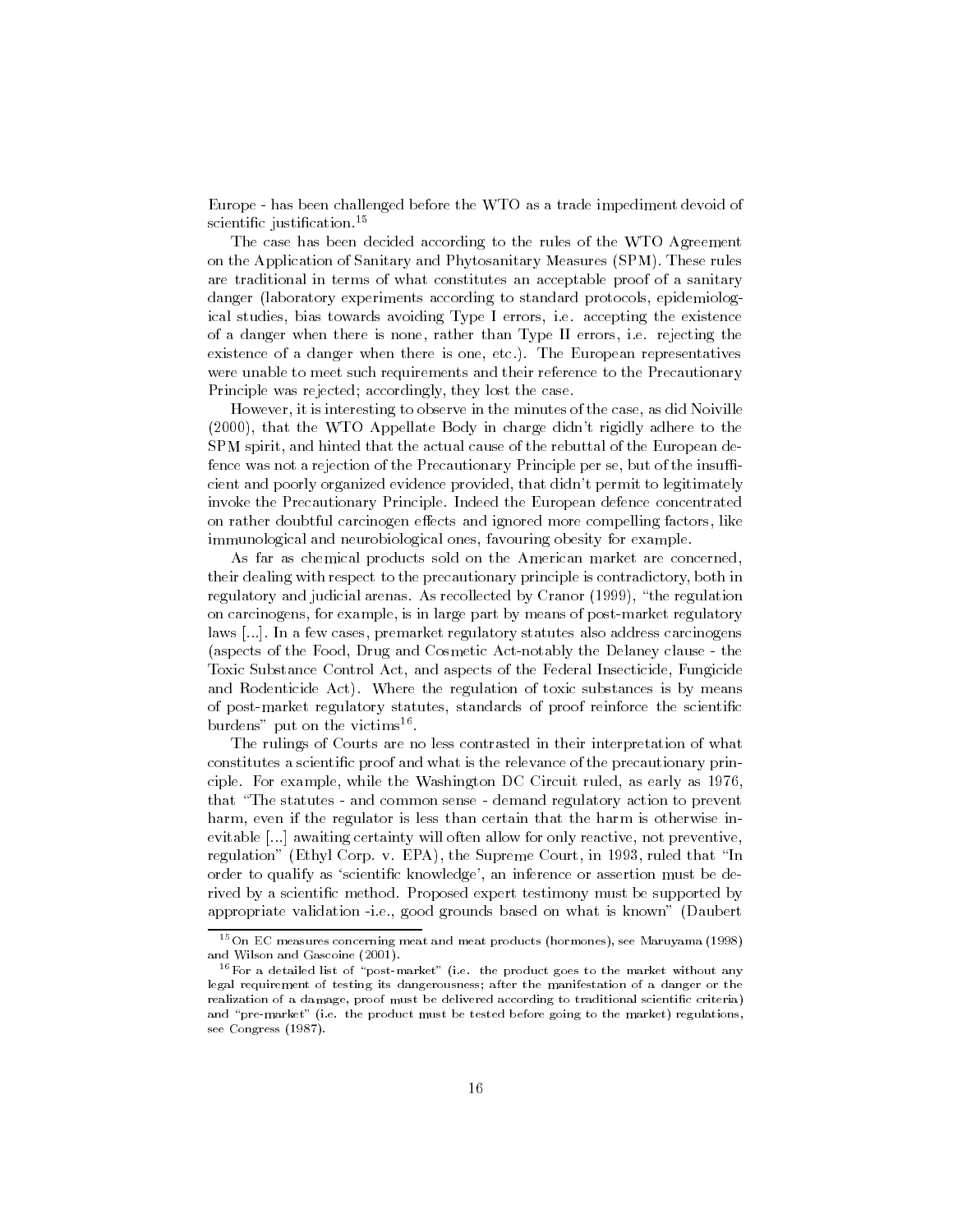v. Merrell Dow Pharmaceuticals, Inc.)\* .

The 1993 judgement was confirmed and reinforced in 1997 by General Electric v. Joiner. Obviously, what constitutes scientific proof, in cases where public health issues are at stake, needs clarification, all the more as "toxicology is not an exact science and there can be disagreements over data interpretation among toxicologists" in the words of one of them<sup>18</sup>. The Precautionary Principle, properly formulated and rigorously implemented, may provide such clarication, as suggested from a medical point of view by Graham  $(2001)$ : "Waiting for scientic certainty of harm prior to taking protective action is a prescription for new epidemics as well as continued declines in public trust in government, industry and technology".

#### $\overline{5}$ Conclusion

The precautionary principle is about the nature of scientific deduction and inference which is appropriate in choices under Knightian uncertainty (or ambiguity). It is not about "cost-effective" choices, that are anyway required by the principle of Paretian efficiency. Nor is it about "cost-benefit analysis" or "proportionality", that are embedded in the optimal choice of an act in the set  $\Phi$ of possible acts with respect to the preference ordering  $\leq$  of the representative agent. Trivially, it is all the more necessary to correctly apply the precautionary principle as the issues at stake are more "serious" and more "irreversible". But irreversibility, or VOI (Value of information) as the risk managers say (see Graham 2001) is a dynamic concept, that requires a dynamic version of our model. This is left for future research, as is the issue of who bears the burden of the proof, which is meaningless here and would require a game-theoretic setting.

#### 6 6 Acknowledgements

The authors wish to thank Massimiliano Amarante and Olivier Godard for very helpful discussions. The second author also gratefully acknowledges financial support from IRES in the form of an FSR Grant. The usual disclaimer applies.

### References

- AMARANTE, M. (2001): "Ambiguity, Measurability and Multiple Priors," preprint, Columbia University.
- ARROW, K., and A. C. FISCHER (1974): "Environmental preservation, uncertainty and irreversibility," Quarterly Journal of Economics, 88, 312 319.

 $17$ The dissenting opinion, as expressed by Justice Rehnquist, concurred that scientific testimony must be relevant but argued the majority had gone too far in arguing for the "reliability" of evidence as part of Rule 702.

<sup>18</sup>Pugh (1998) page 16.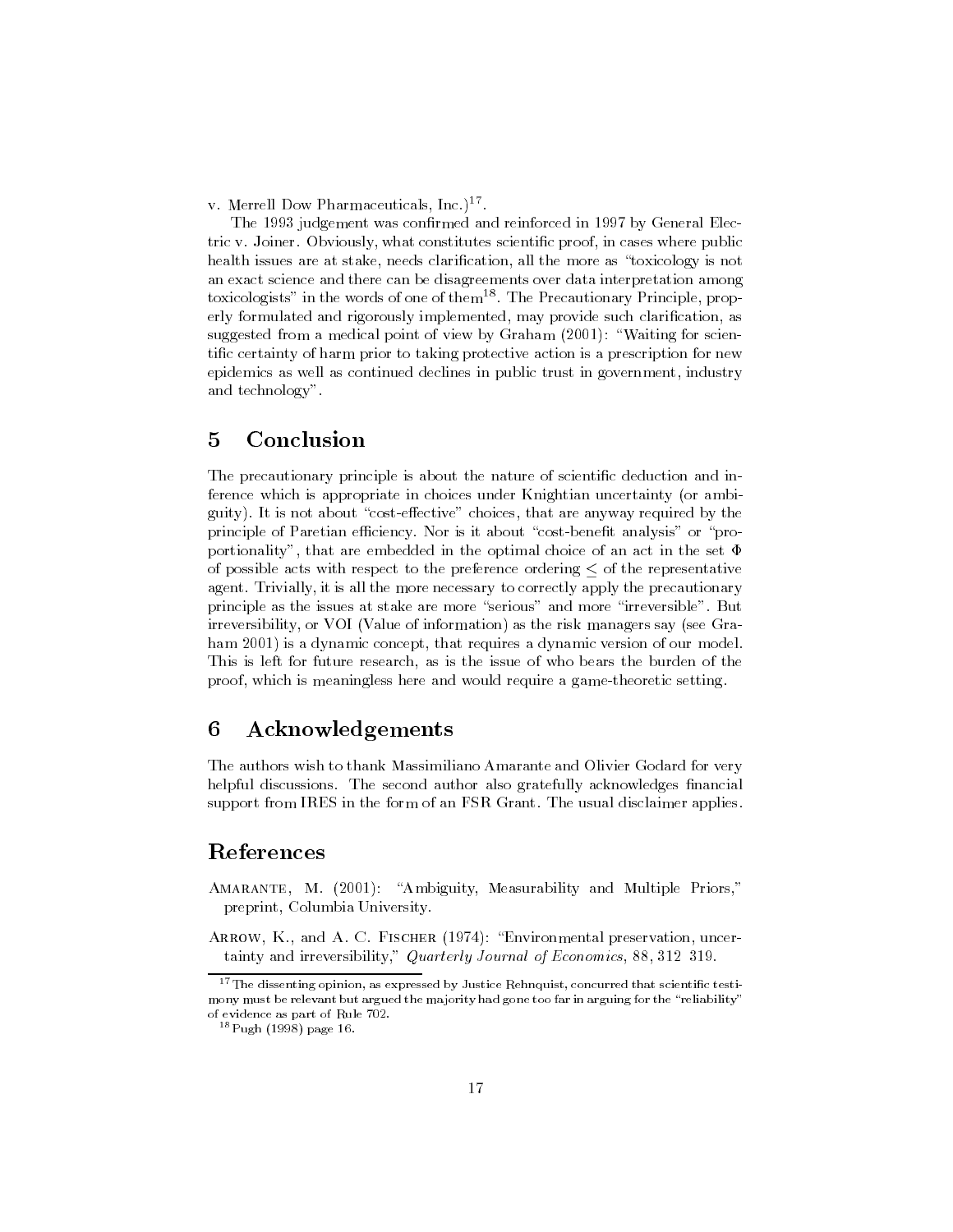- Casadesus-Masanell, R., P. Klibanoff, and E. Ozdenoren (2000): "Maximin expected utility over Savage acts with a set of priors," Journal of Economic Theory,  $92, 33, 65$ .
- CASTALDO, A., and M. MARINACCI (2001): "Random Correspondances as Bundles of Random Variables," preprint: Universita di Napoli.
- CHICHILNISKY, G., and G. M. HEAL (1993): "Global environmental risks," Journal of Economic Perspectives, 7, 65 86.
- COHEN, M., and J.-M. TALLON (2000): "Décision dans le risque et l'incertain: l'apport des modeles non additifs," Revue d'Economie Politique, 110, 631{ 381.
- CONGRESS, U. S. (1987): "Identifying and regulating carcinogens," Office of Technology Assessment.
- CRANOR, C. F.  $(1999)$ : "Asymmetric information, the precautionary principle and burdens of proof," in Protecting public health and the environment. Implementing the precautionary principle, Raffensperger, C., and J. Tickner, eds., pp. 74 99. Washington D.C.: Island Press.
- DEMPSTER, A. P.  $(1967)$ : "Upper and lower probabilities induced by a multivalued mapping," Annals of Mathematical Statistics, 38, 325 339.
- DIXIT, A. K., and R. S. PINDYCK (1994): Investment under uncertainty. Princeton: Princeton University Press.
- ELLSBERG, D. (1961): "Risk, ambiguity and the Savage axioms," Quaterly Journal of Economics,  $75, 643, 669$ .
- EPSTEIN, L. G.  $(1980)$ : "Decision making and the temporal resolution of uncertainty," International Economic Review, 21, 269 283.
- EPSTEIN, L. G., and J. ZHANG (2001): "Subjective Probabilities on Subjectively Unambiguous Events," Econometrica, 69, 265 306.
- GHIRARDATO, P., and M. MARINACCI  $(2001)$ : "Risk, ambiguity, and the separation of utility and beliefs," ICER Working paper 21/2001.
- GILBOA, I. (1987): "Expected utility with purely subjective non additive probabilities," Journal of Mathematical Economics, 16, 65 88.
- GILBOA, I., and D. SCHMEIDLER  $(1989)$ : "Maximin expected utility with nonunique priors," Journal of Mathematical Economics, 18, 141 153.
- GODARD, O.  $(2001)$ : "Matching the precautionary principle as a social norm and as an economic construct," Discussion Paper, Ecole polytechnique: Paris.
- GOLLIER, C., B. JULLIEN, and N. TREICH  $(2000)$ : "Scientific progress and irreversibility: an economic interpretation of the precautionary principle," Journal of Public Economics, 75, 229 253.